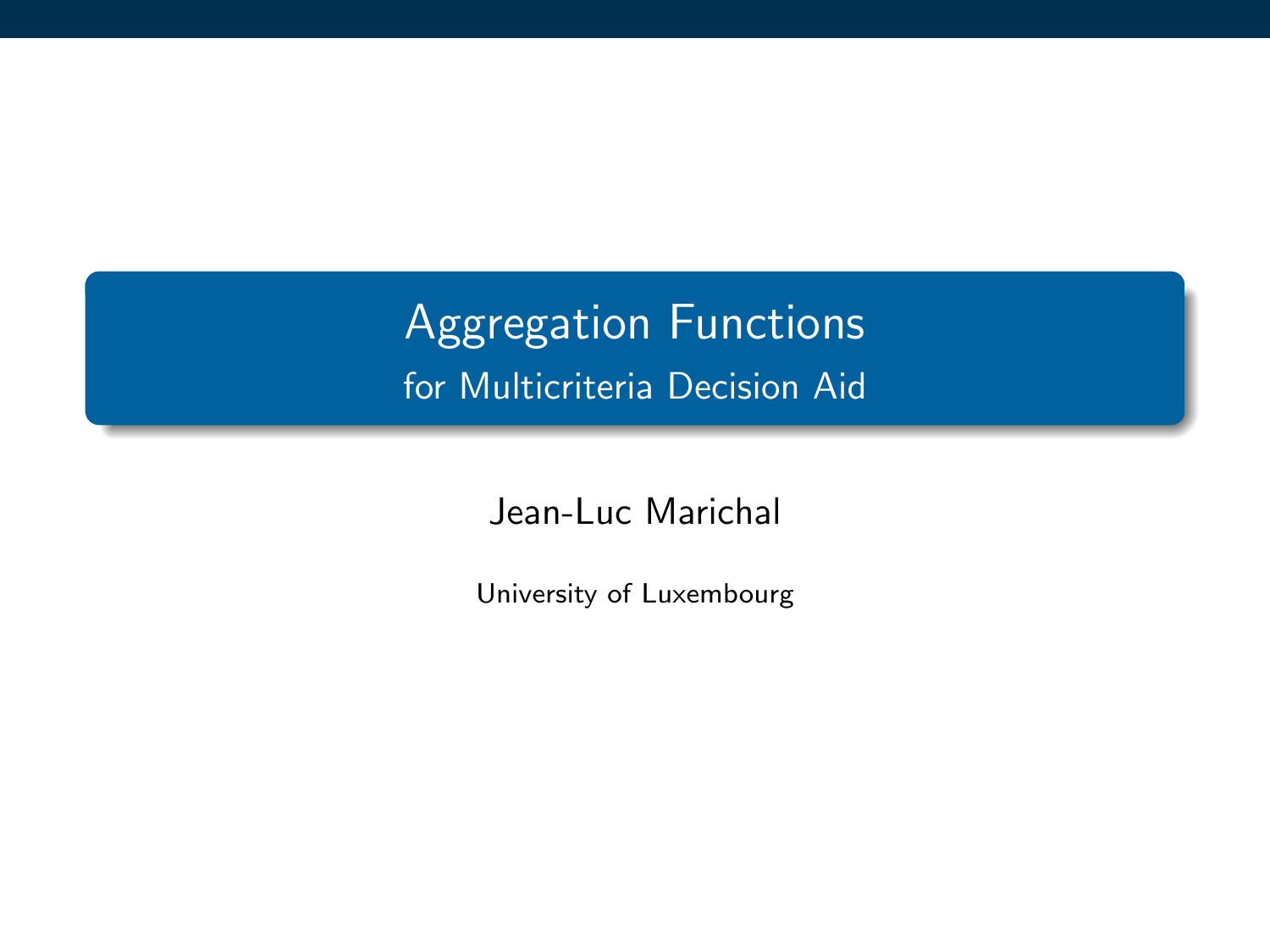## The aggregation problem

Combining several numerical values into a single one

**Example** (voting theory)

Several individuals form quantifiable judgements about the measure of an object.



$$
\frac{\text{area}(box 2)}{\text{area}(box 1)} = ?
$$

 $box 1$   $box 2$ 

 $x_1, \ldots, x_n \longrightarrow F(x_1, \ldots, x_n) = x$ where  $F =$  arithmetic mean geometric mean median

...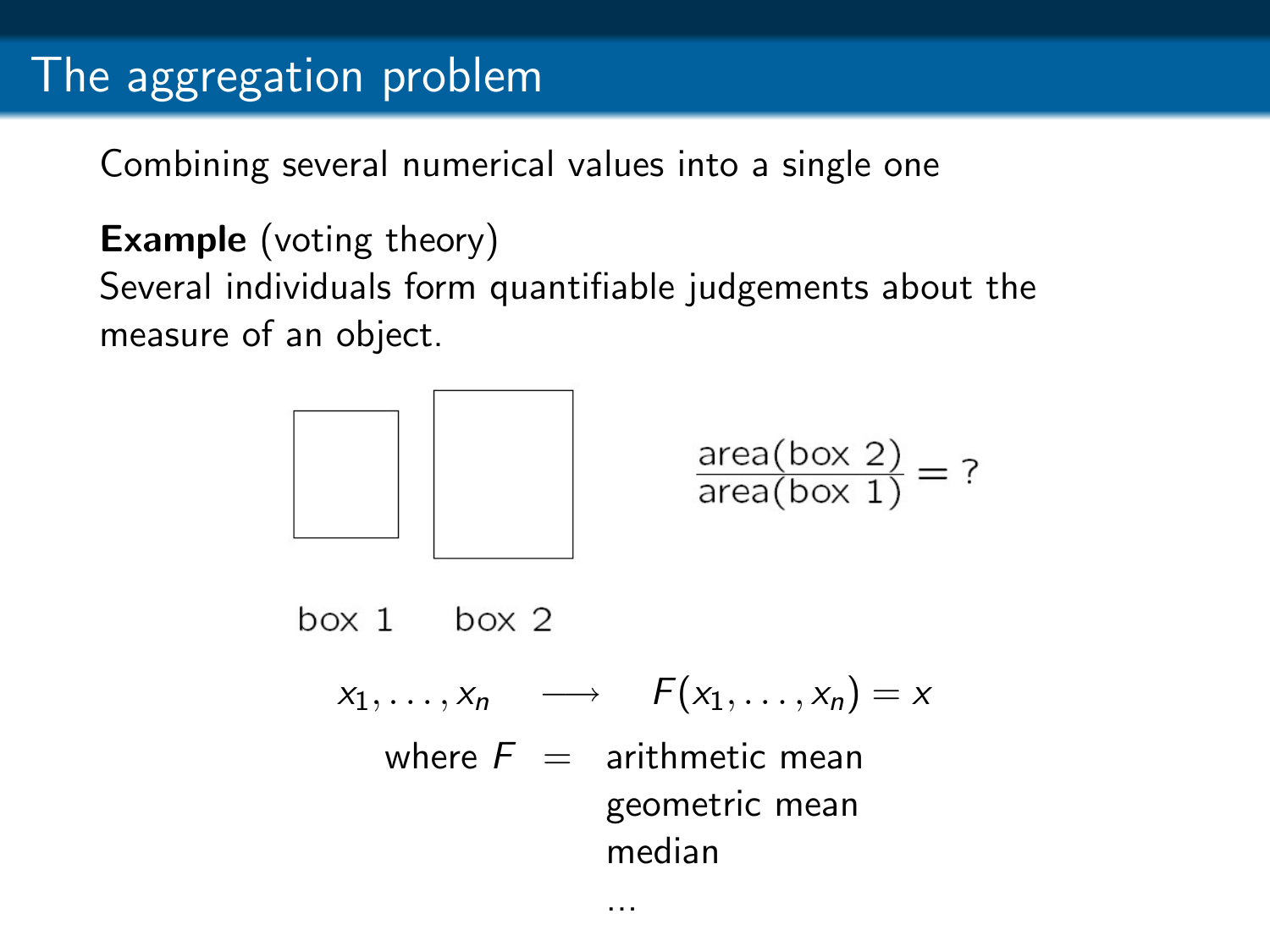### **Decision making** (voters  $\rightarrow$  criteria)

 $x_1, \ldots, x_n$  = satisfaction degrees (for instance)

|           | math. | physics | literature | global |
|-----------|-------|---------|------------|--------|
| student a | 18    |         |            |        |
| student b | 10    | ר 1     | 18         |        |
| student c |       | 15      | 15         |        |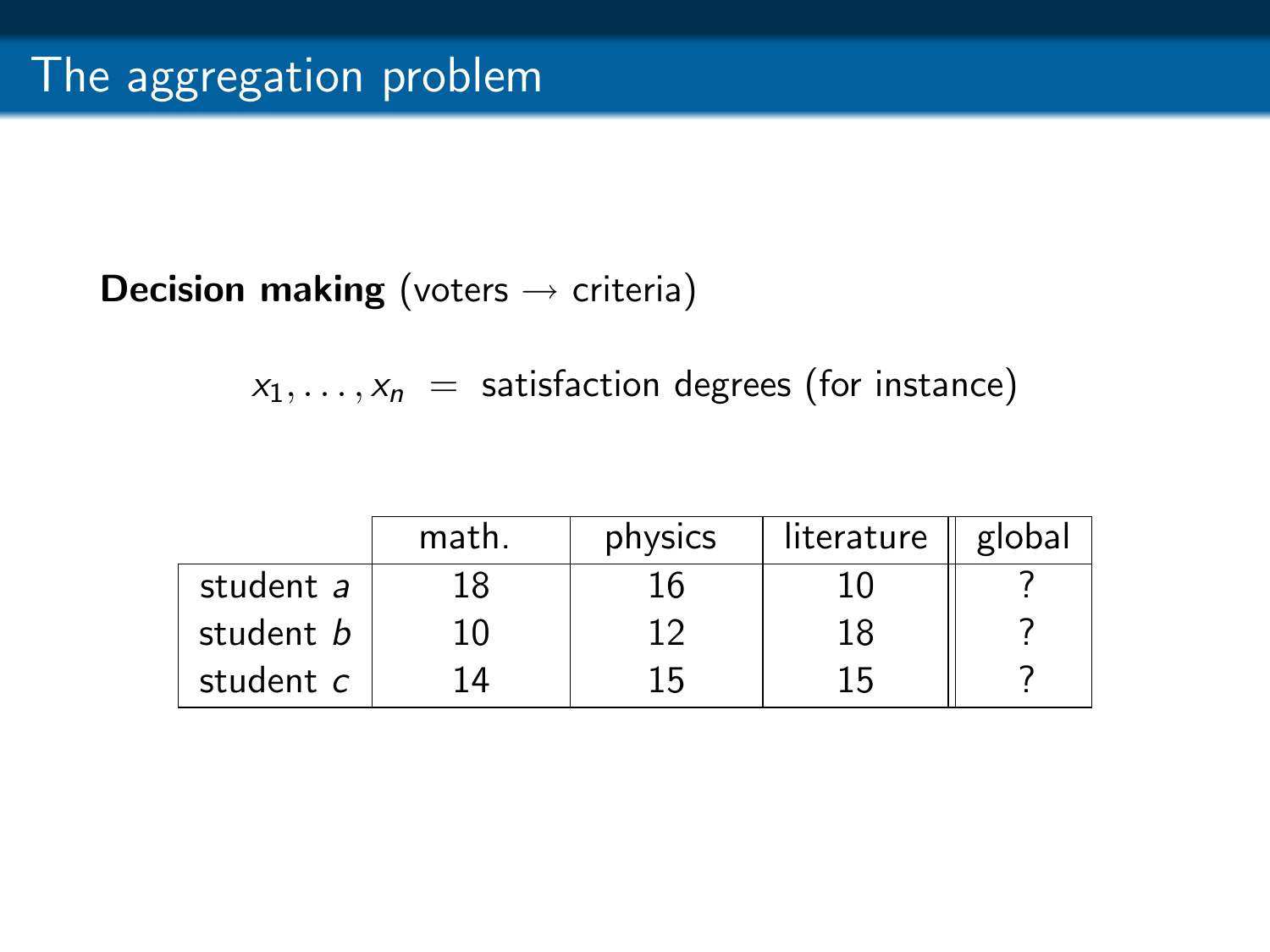## Aggregation in multicriteria decision making

- Alternatives  $A = \{a, b, c, \dots\}$
- Criteria  $N = \{1, 2, \ldots, n\}$
- Profile  $a \in A \longrightarrow x^a = (x_1^a, \dots, x_n^a) \in \mathbb{R}^n$  $\sqrt{2}$ commensurate partial scores
- Aggregation function  $F: \mathbb{R}^n \to \mathbb{R}$  $F: E^n \to \mathbb{R}$   $(E \subseteq \mathbb{R})$

| Alternative $\vert$ crit. $1 \cdots$ crit. n |  | global score           |
|----------------------------------------------|--|------------------------|
|                                              |  | $X_1^a, \ldots, X_n^a$ |
|                                              |  |                        |
|                                              |  |                        |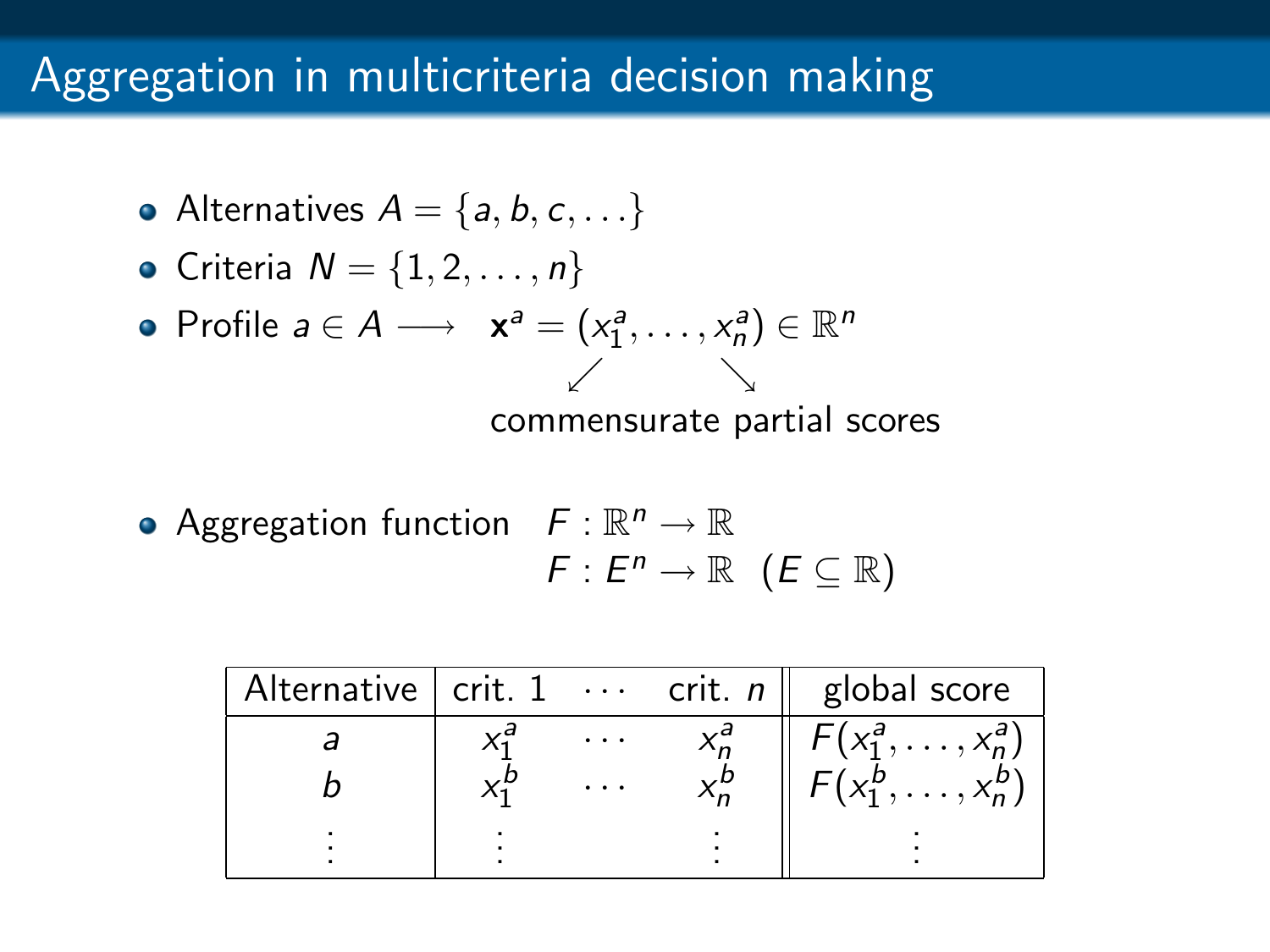#### Non-commensurate scales :

|                  | price         | consumption    | comfort       | global |
|------------------|---------------|----------------|---------------|--------|
|                  | (to minimize) | (to minimize)  | (to maximize) |        |
| car a            | \$10,000      | $0.15~\ell$ pm | good          |        |
| car b            | \$20,000      | $0.17~\ell$ pm | excellent     |        |
| car <sub>c</sub> | \$30,000      | $0.13~\ell$ pm | very good     |        |
| car d            | \$20,000      | $0.16~\ell$ pm | good          |        |

### Scoring approach

For each  $i \in N$ , one can define a net score :

$$
S_i(a) = |\{b \in A \mid b \preccurlyeq_i a\}| - |\{b \in A \mid b \succcurlyeq_i a\}|
$$

$$
\overline{S}_i(a) = \frac{S_i(a) + (|A| - 1)}{2(|A| - 1)} \in [0, 1]
$$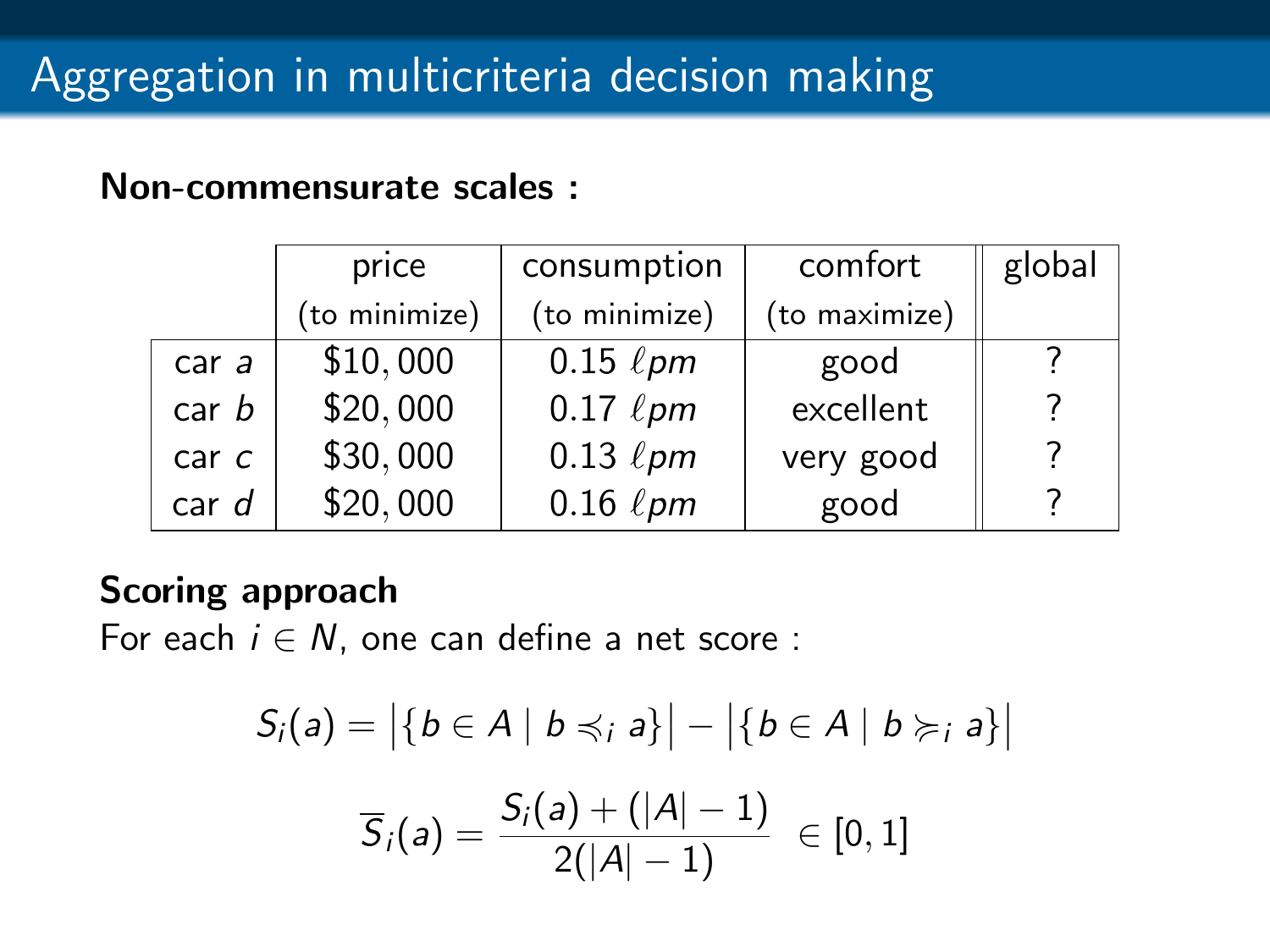#### Non-commensurate scales :

|                  | price         | consumption    | comfort       | global |
|------------------|---------------|----------------|---------------|--------|
|                  | (to minimize) | (to minimize)  | (to maximize) |        |
| car a            | \$10,000      | $0.15~\ell$ pm | good          |        |
| car <sub>b</sub> | \$20,000      | $0.17~\ell$ pm | excellent     |        |
| car <sub>c</sub> | \$30,000      | $0.13~\ell$ pm | very good     |        |
| car d            | \$20,000      | $0.16~\ell$ pm | good          |        |

## ↓ price  $\vert$  cons.  $\vert$  comf.  $\vert \vert$  global car a | 1.00 | 0.66 | 0.16 car  $b \mid 0.50 \mid 0.00 \mid 1.00 \mid$  ? car c  $\begin{array}{|c|c|c|c|c|c|} \hline \text{car } c & 0.00 & 1.00 & 0.66 & ? \\ \hline \text{car } d & 0.50 & 0.33 & 0.16 & ? \\ \hline \end{array}$ car  $d \mid 0.50 \mid 0.33 \mid 0.16$

(satisfaction degrees)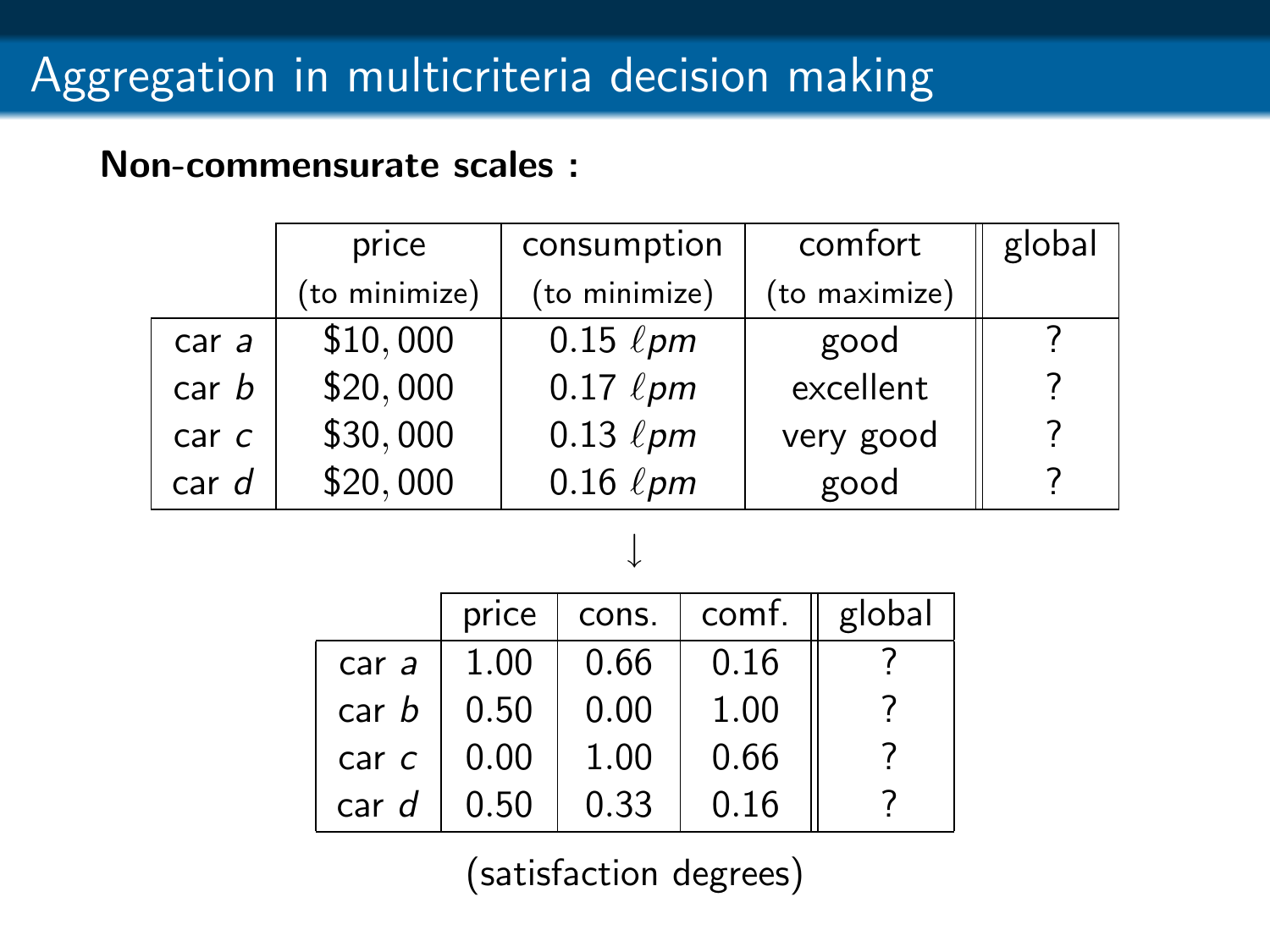- Symmetry.  $F(x_1, \ldots, x_n)$  is symmetric
- Increasing monotonicity.  $F(x_1, \ldots, x_n)$  is nondecreasing in each variable
- Strict increasing monotonicity.  $F(x_1, \ldots, x_n)$  is strictly increasing in each variable
- Idempotency.  $F(x, \ldots, x) = x$  for all x
- Internality. min  $x_i \leq F(x_1, \ldots, x_n) \leq \max x_i$ Note : id. + inc.  $\Rightarrow$  int.  $\Rightarrow$  id.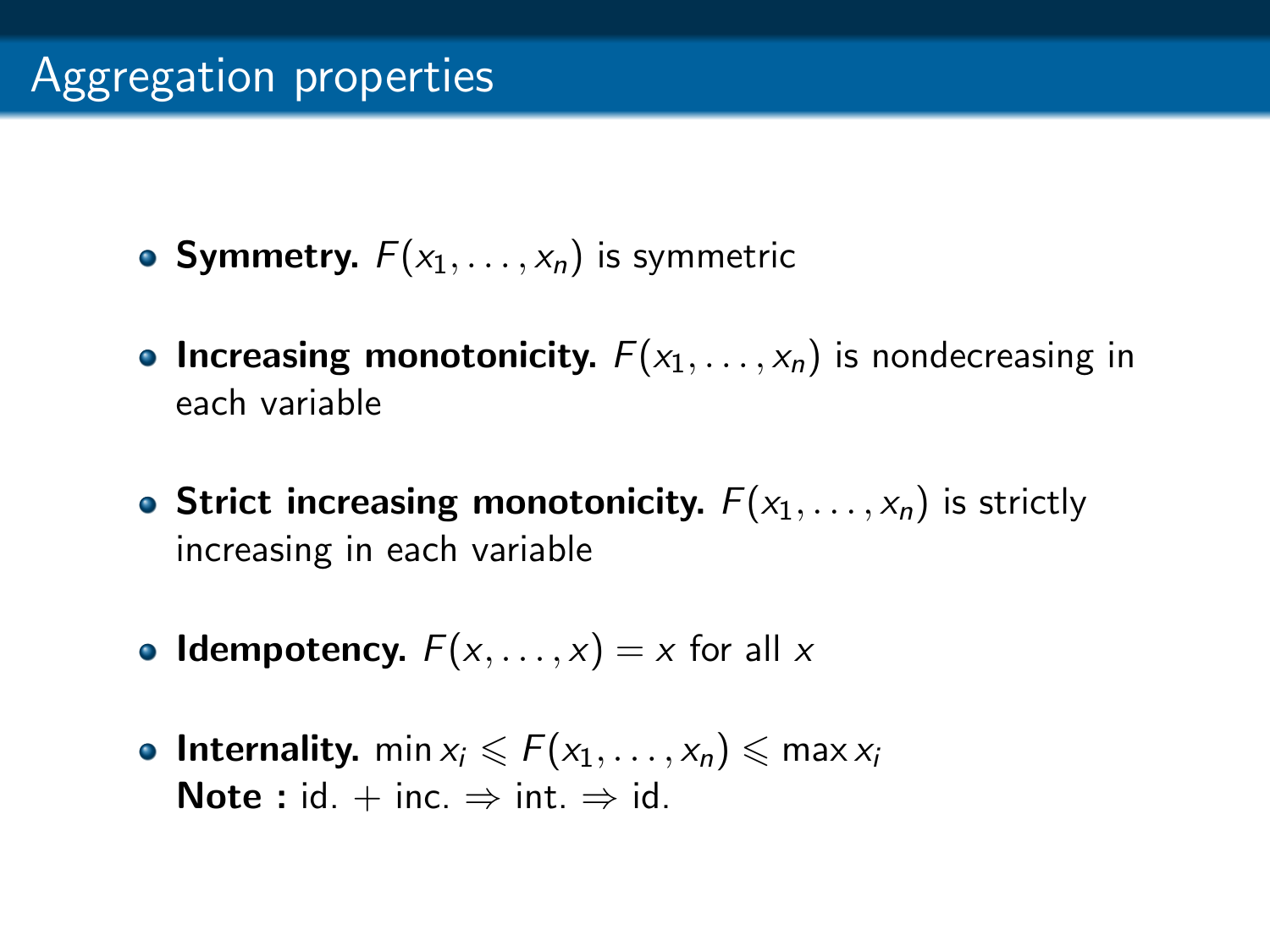### Associativity.

$$
F(x_1, x_2, x_3) = F(F(x_1, x_2), x_3)
$$
  
=  $F(x_1, F(x_2, x_3))$ 

Decomposability.

$$
F(x_1, x_2, x_3) = F(F(x_1, x_2), F(x_1, x_2), x_3)
$$
  
=  $F(x_1, F(x_2, x_3), F(x_2, x_3))$   
=  $F(F(x_1, x_3), x_2, F(x_1, x_3))$ 

**•** Bisymmetry.

$$
F(F(x_1,x_2),F(x_3,x_4))=F(F(x_1,x_3),F(x_2,x_4))
$$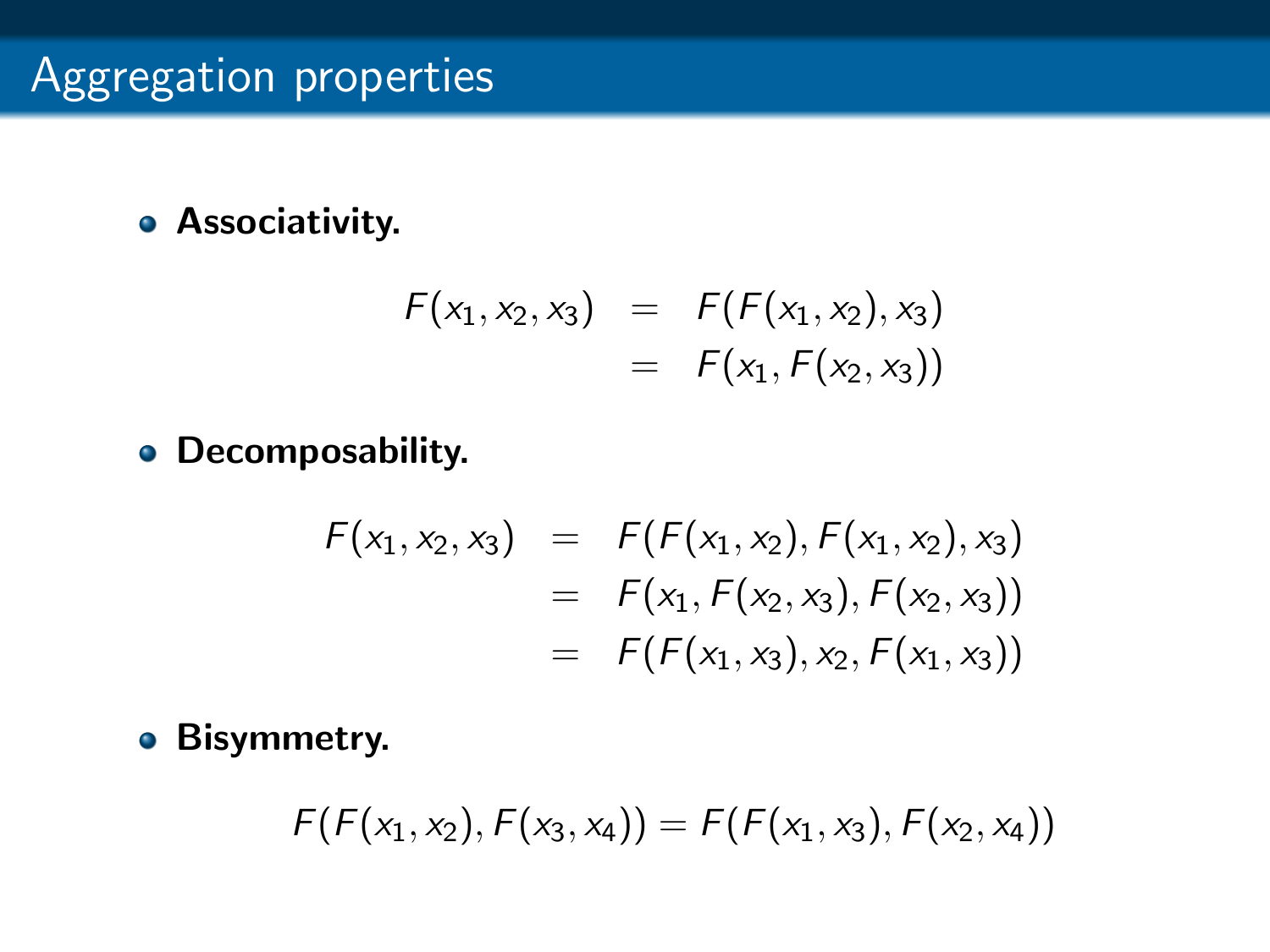#### Theorem 1 (Kolmogorov-Nagumo, 1930)

The functions  $F_n: E^n \to \mathbb{R}$   $(n \geqslant 1)$  are

- **o** symmetric
- **e** continuous
- **•** strictly increasing
- **o** idempotent

#### **o** decomposable

if and only if there exists a continuous and strictly monotonic function  $f : E \to \mathbb{R}$  such that

$$
F_n(\mathbf{x}) = f^{-1}\Big[\frac{1}{n}\sum_{i=1}^n f(x_i)\Big] \qquad (n \geqslant 1)
$$

Proposition 1 (Marichal, 2000) Symmetry can be removed in the K-N theorem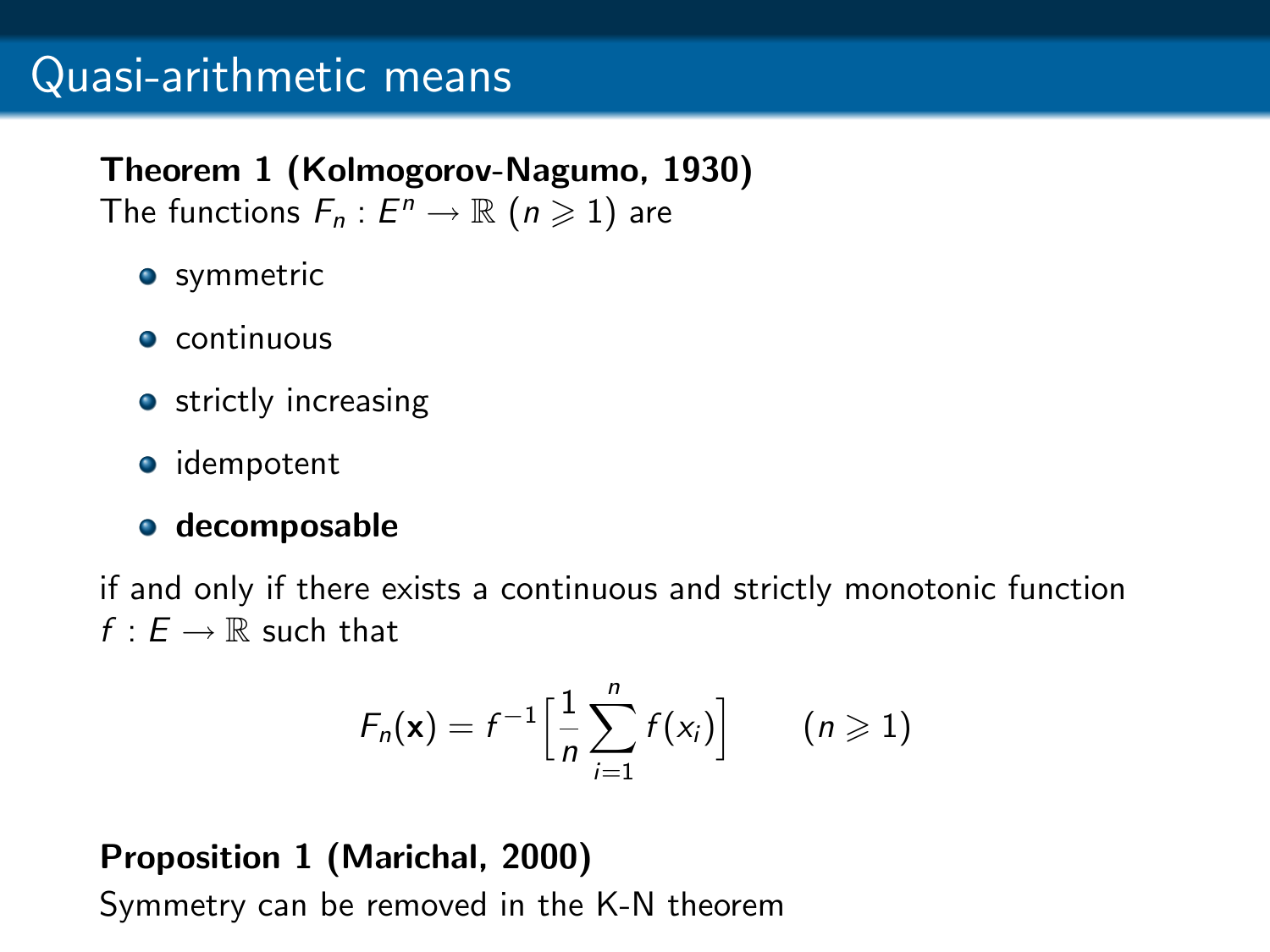| f(x)                                       | $F_n(\mathbf{x})$                                                      | name       |
|--------------------------------------------|------------------------------------------------------------------------|------------|
| X                                          | $rac{1}{n} \sum_{i=1}^{n} x_i$                                         | arithmetic |
| log x                                      | $\sqrt[n]{\prod_{i=1}^n x_i}$                                          | geometric  |
| $x^{-1}$                                   | $\frac{1}{\frac{1}{n}\sum_{i=1}^n \frac{1}{x_i}}$                      | harmonic   |
| $x^{\alpha}$ $(\alpha \in \mathbb{R}_{0})$ | $\left(\frac{1}{n}\sum_{i=1}^n x_i^{\alpha}\right)^{\frac{1}{\alpha}}$ | root-power |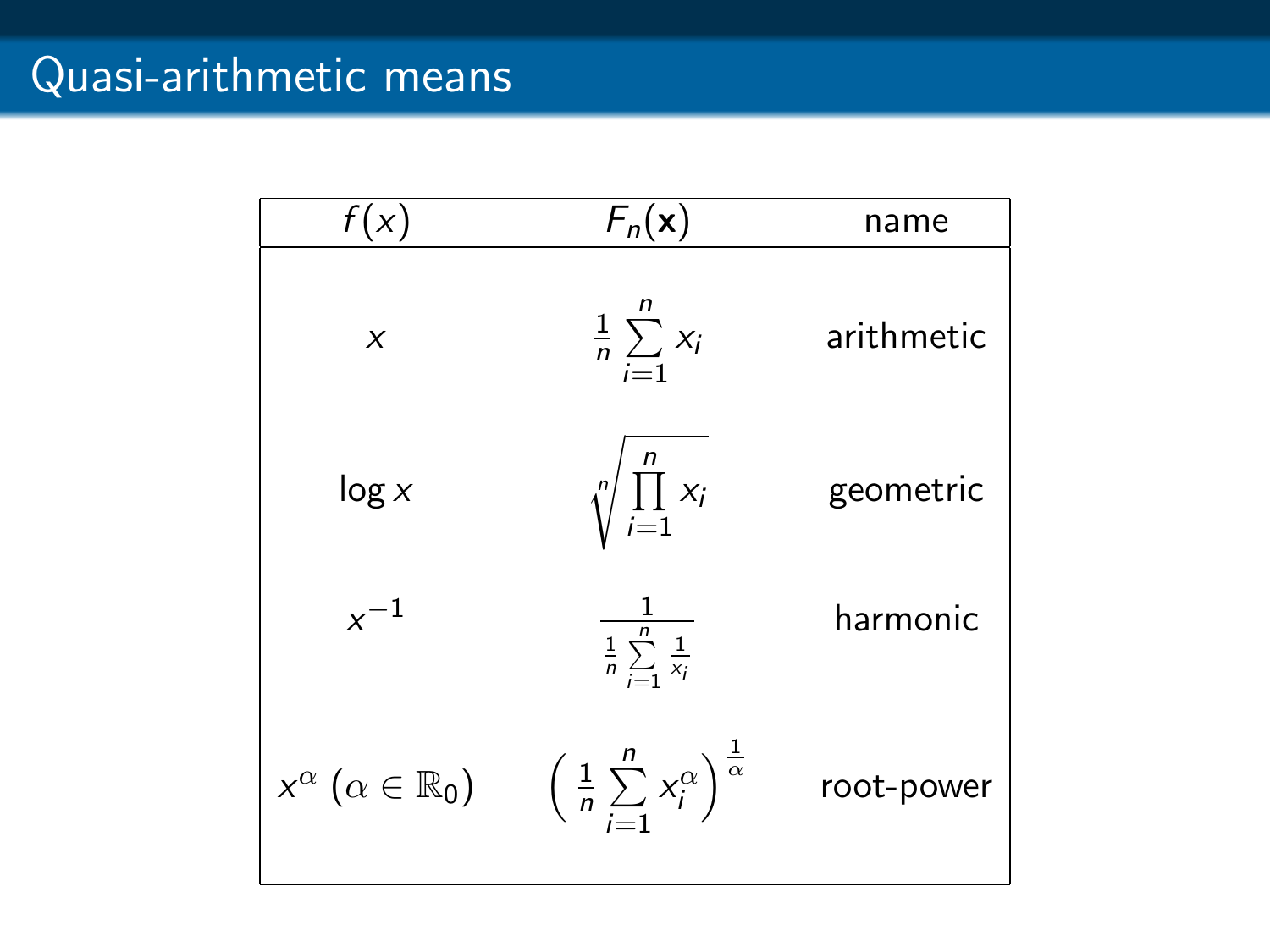#### Theorem 2 (Fodor-Marichal, 1997)

The functions  $F_n : [a, b]^n \to \mathbb{R}$   $(n \geq 1)$  are

- **•** symmetric
- **Continuous**
- **•** increasing
- **o** idempotent

#### **o** decomposable

if and only if there exist  $\alpha, \beta \in \mathbb{R}$  fulfilling  $a \leq \alpha \leq \beta \leq b$  and a continuous and strictly monotonic function  $f : [\alpha, \beta] \to \mathbb{R}$  such that, for any  $n \geq 1$ ,

$$
F_n(\mathbf{x}) = \begin{cases} G_n(\mathbf{x}) & \text{if } \mathbf{x} \in [a, \alpha]^n \\ H_n(\mathbf{x}) & \text{if } \mathbf{x} \in [\beta, b]^n \\ f^{-1} \Big[ \frac{1}{n} \sum_i f(\text{median}[\alpha, x_i, \beta]) \Big] & \text{otherwise} \end{cases}
$$

where  $G_n$  and  $H_n$  are defined by...

Open problem : remove symmetry !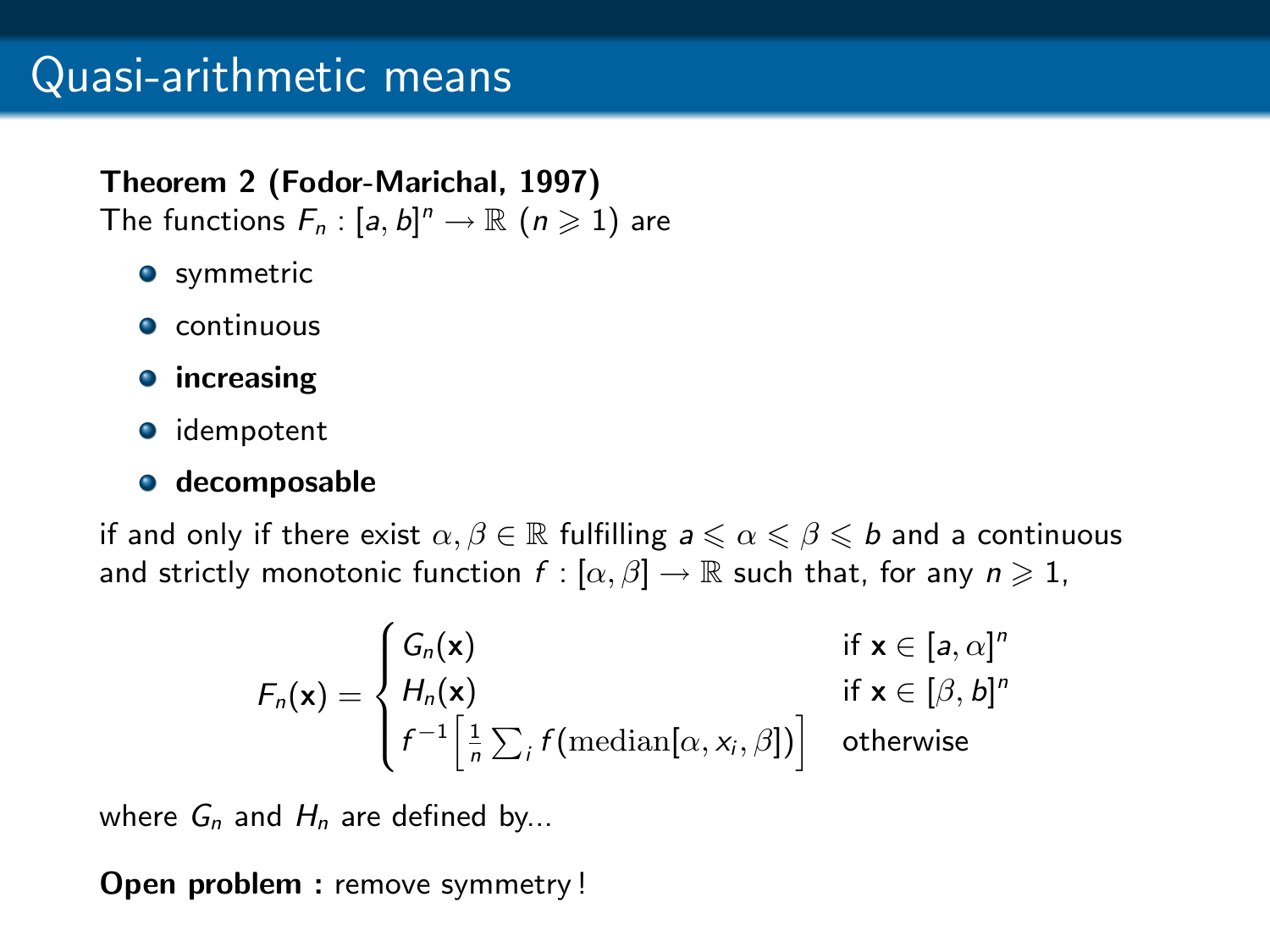#### Theorem 3 (Aczél, 1948)

The function  $F: E^n \to \mathbb{R}$  is

- **o** symmetric
- **e** continuous
- **o** strictly increasing
- **o** idempotent

#### **·** bisymmetric

if and only if there exists a continuous and strictly monotonic function  $f : F \rightarrow \mathbb{R}$  such that

$$
F(\mathbf{x}) = f^{-1} \Big[ \frac{1}{n} \sum_{i=1}^{n} f(x_i) \Big]
$$

#### When symmetry is removed :

There exist  $w_1, \ldots, w_n > 0$  fulfilling  $\sum_i w_i = 1$  such that

$$
F(\mathbf{x}) = f^{-1} \Big[ \sum_{i=1}^n w_i f(x_i) \Big]
$$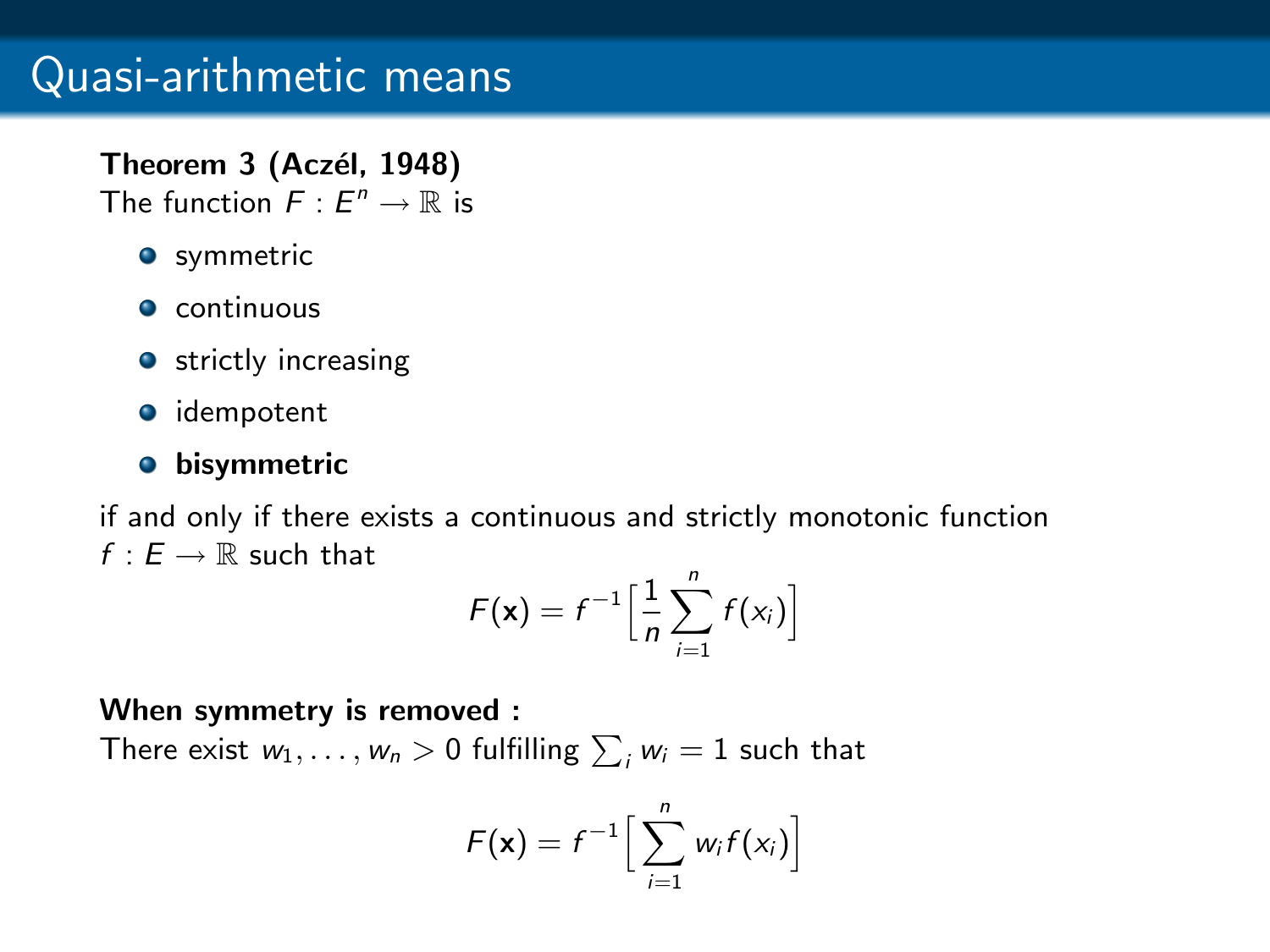| f(x)                                       | $F_n(\mathbf{x})$                                               | name       |
|--------------------------------------------|-----------------------------------------------------------------|------------|
| X                                          | $\sum_{i=1}^{n} w_i x_i$                                        | arithmetic |
| log x                                      | $\prod_{i=1}^n x_i^{w_i}$                                       | geometric  |
| $x^{-1}$                                   | $\frac{1}{\sum_{i=1}^n w_i \frac{1}{x_i}}$                      | harmonic   |
| $x^{\alpha}$ $(\alpha \in \mathbb{R}_{0})$ | $\left(\sum_{i=1}^n W_i X_i^{\alpha}\right)^{\frac{1}{\alpha}}$ | root-power |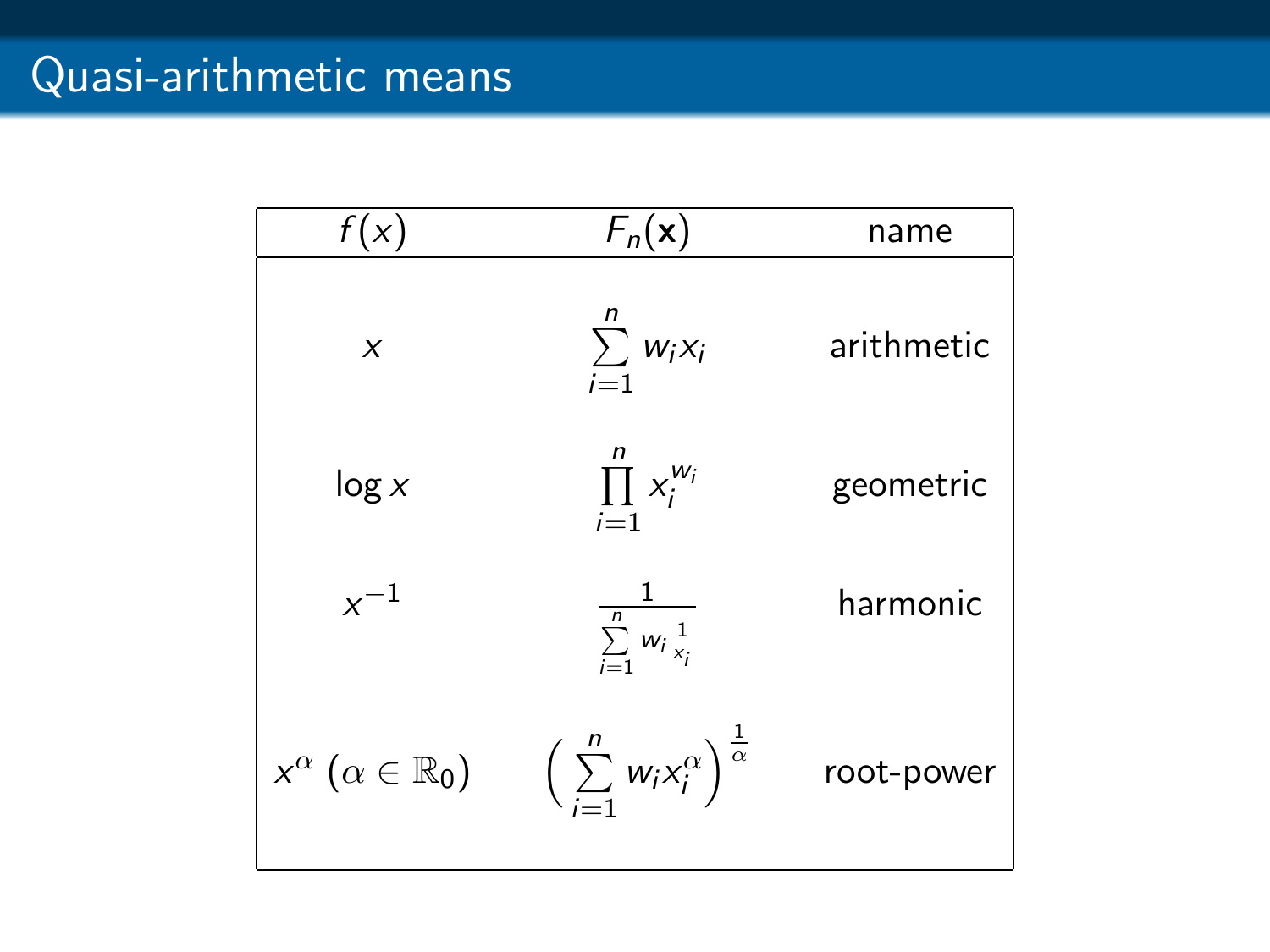### Theorem 4 (Aczél, 1948)

The functions  $F_n: E^n \to E \, (n \geq 1)$  are

- **•** continuous
- **•** strictly increasing

### **•** associative

if and only if there exists a continuous and strictly monotonic function  $f : E \to \mathbb{R}$  such that

$$
F_n(\mathbf{x}) = f^{-1}\Big[\sum_{i=1}^n f(x_i)\Big] \qquad (n \geqslant 1)
$$

#### + idempotency : ∅

Open problem : replace strict increasing monotonicity with nondecreasing monotonicity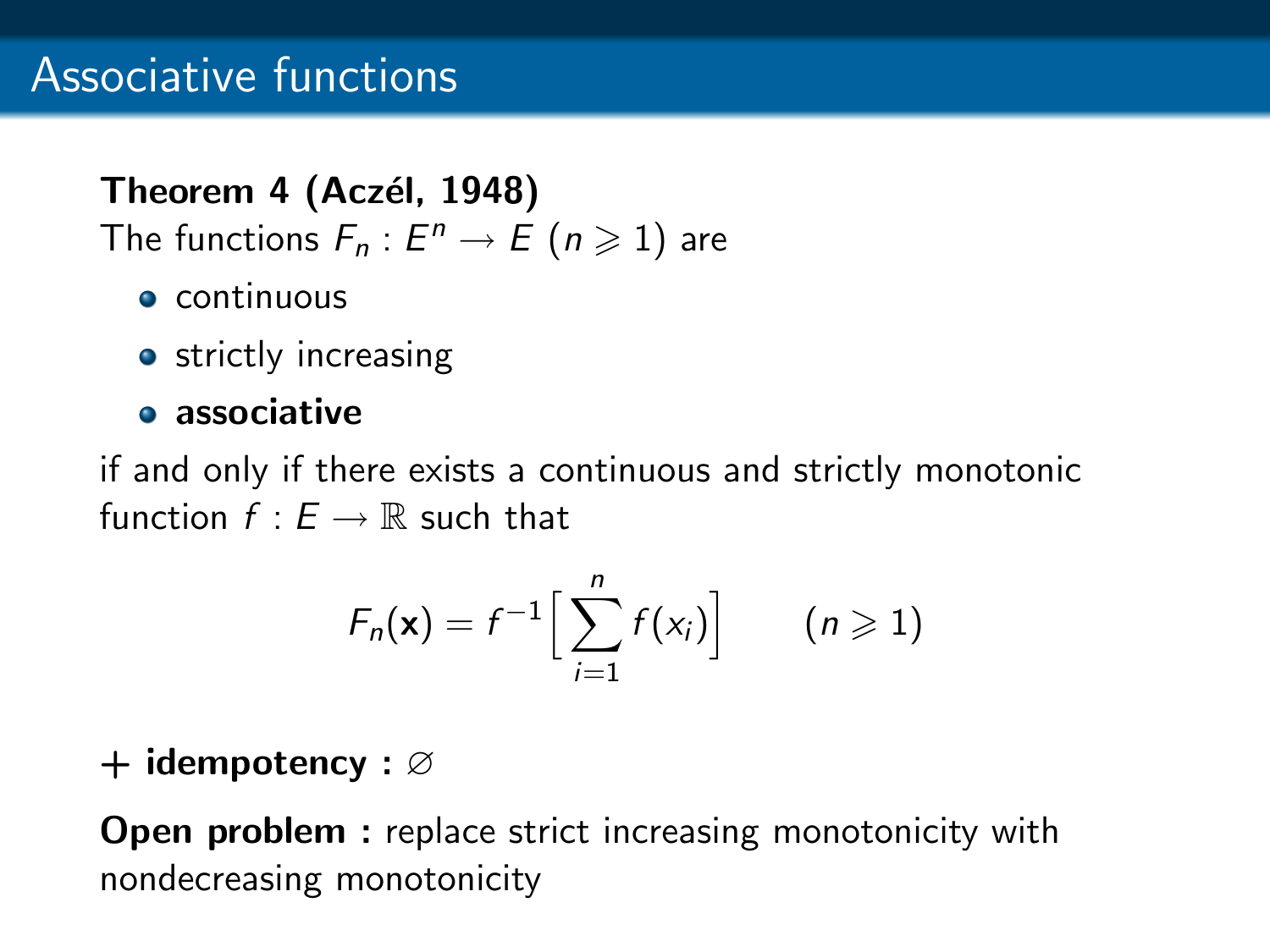## Associative functions

## Theorem 5 (Fung-Fu, 1975)

The functions  $F_n: E^n \to \mathbb{R}$   $(n \geq 1)$  are

- **•** symmetric
- **•** continuous
- **•** nondecreasing
- **·** idempotent

#### **associative**

if and only if there exists  $\alpha \in E$  such that

$$
F_n(\mathbf{x}) = \text{median}\Big[\bigwedge_{i=1}^n x_i, \bigvee_{i=1}^n x_i, \alpha\Big] = \text{median}[x_1, \dots, x_n, \underbrace{\alpha, \dots, \alpha}_{n-1}]
$$

where

$$
\mathrm{median}[x_1,\ldots,x_{2n-1}]=x_{(n)}\qquad (x_{(1)}\leqslant\cdots\leqslant x_{(2n-1)})
$$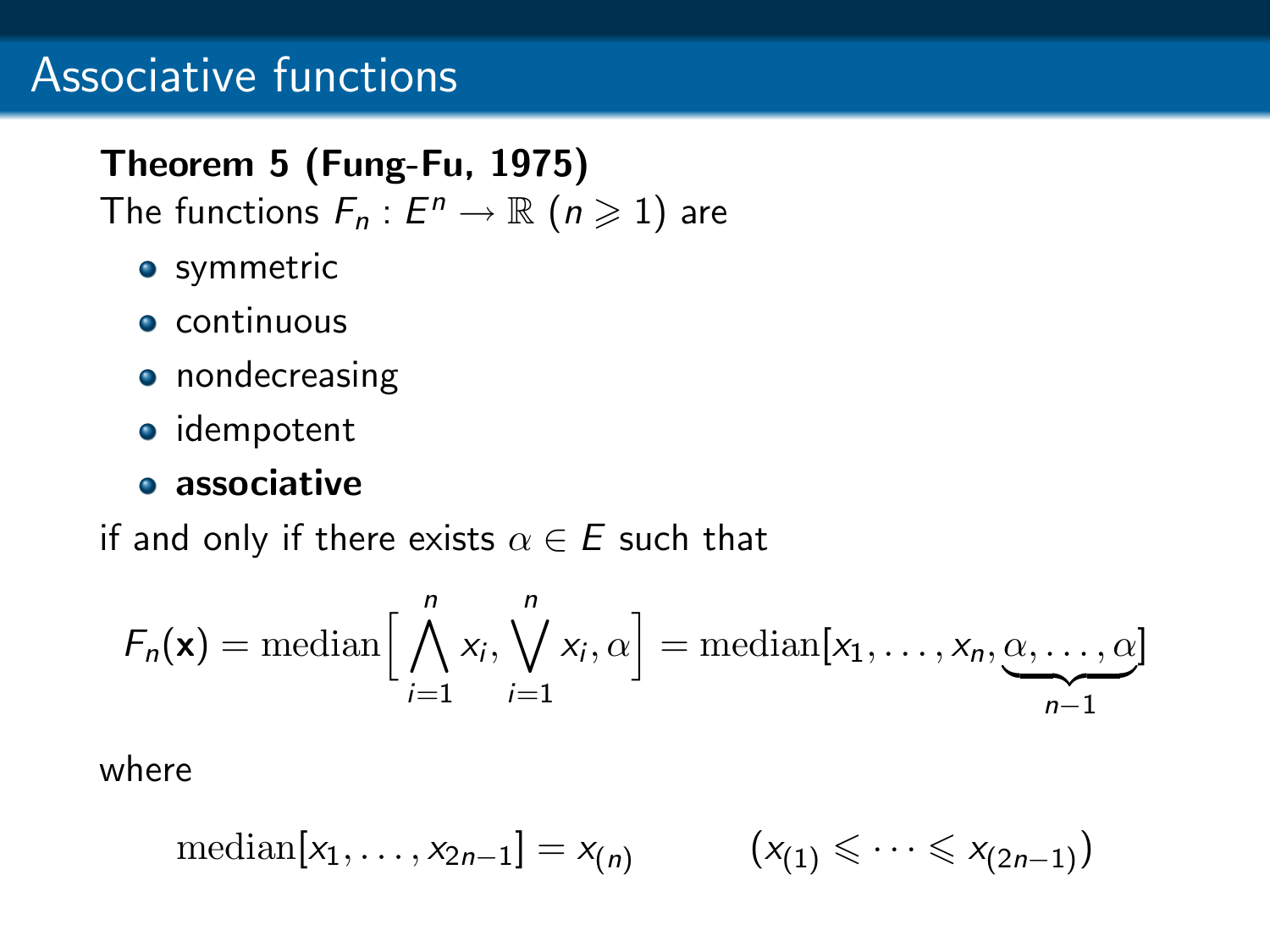### Without symmetry :

## Theorem 6 (Marichal, 2000)

The functions  $F_n: E^n \to \mathbb{R}$   $(n \geq 1)$  are

- continuous
- nondecreasing
- idempotent
- **a** associative

if and only if there exists  $\alpha, \beta \in E$  such that

$$
F_n(\mathbf{x}) = (\alpha \wedge x_1) \vee \Big(\bigvee_{i=1}^n (\alpha \wedge \beta \wedge x_i)\Big) \vee (\beta \wedge x_n) \vee \Big(\bigwedge_{i=1}^n x_i\Big)
$$

Without symmetry and idempotency : Open problem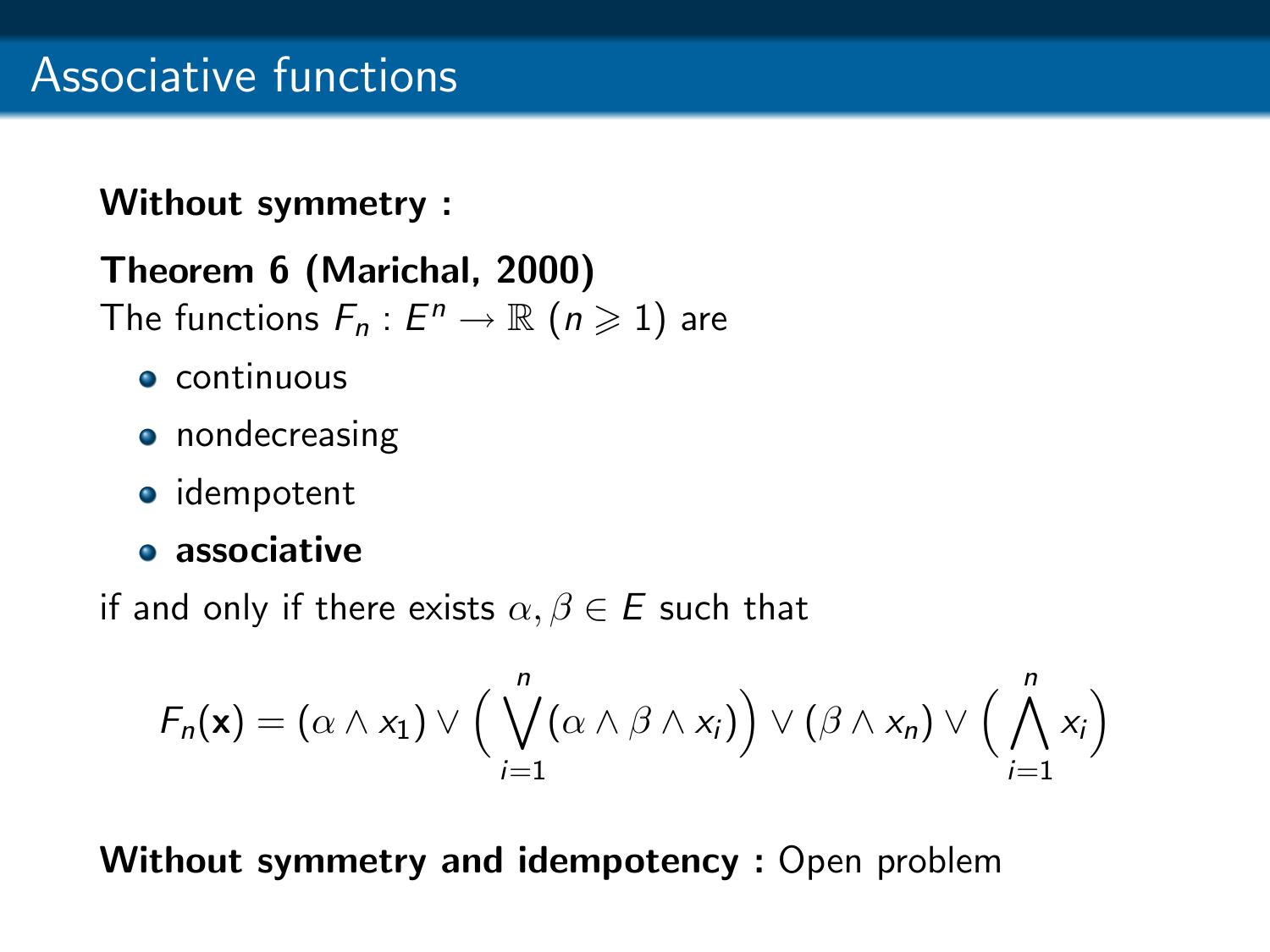#### **Example :** grades obtained by students

- on a [0, 20] scale : 16, 11, 7, 14
- on a [0, 1] scale : 0.80, 0.55, 0.35, 0.70
- on a [−1, 1] scale : 0.60, 0.10, -0.30, 0.40

**Definition.**  $F: \mathbb{R}^n \to \mathbb{R}$  is stable for the positive linear transformations if

$$
F(rx_1+s,\ldots,rx_n+s)=r F(x_1,\ldots,x_n)+s
$$

for all  $x_1, \ldots, x_n \in \mathbb{R}$  and all  $r > 0$ ,  $s \in \mathbb{R}$ .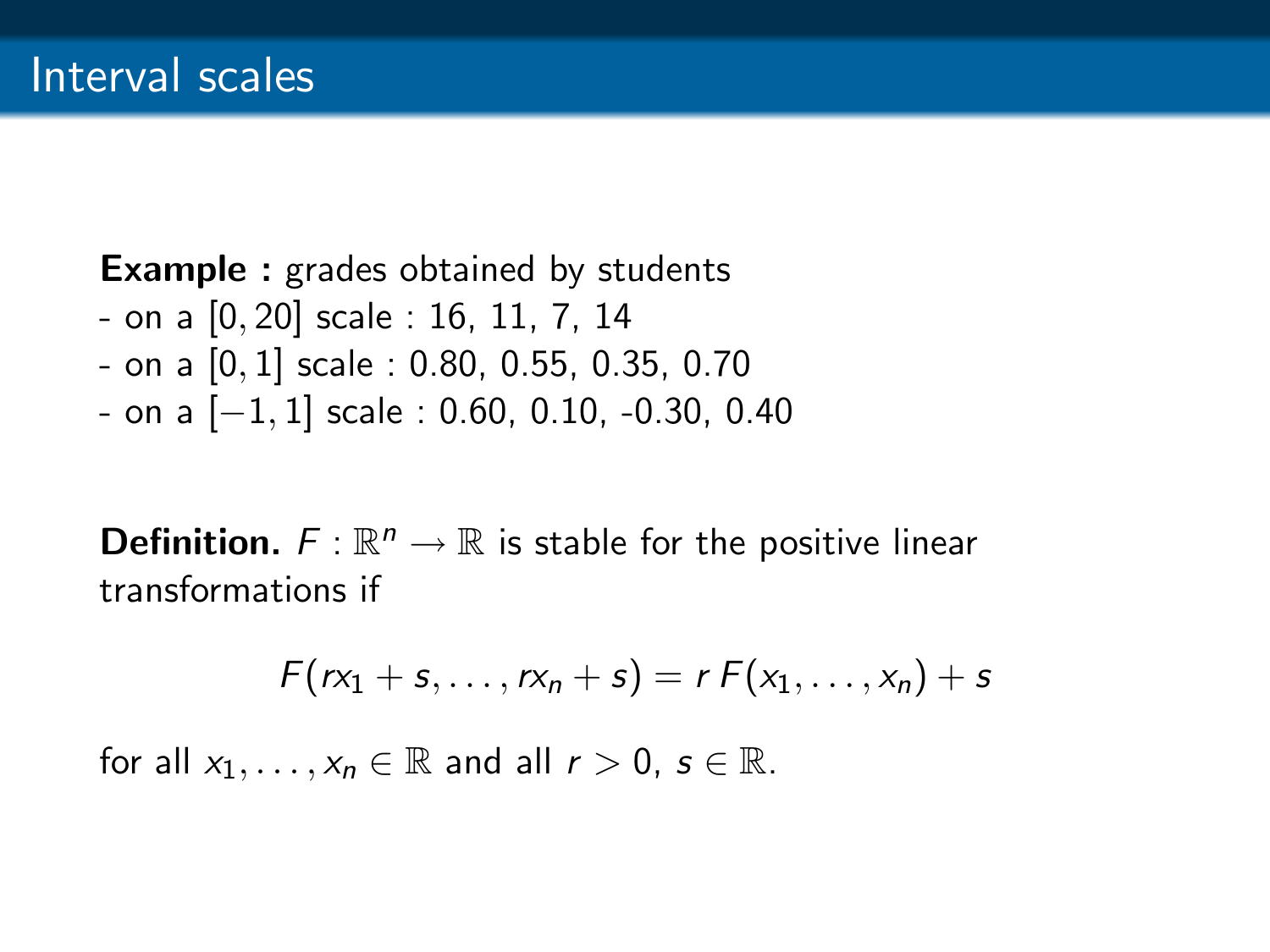#### Theorem 8 (Aczél-Roberts-Rosenbaum, 1986)

The function  $F: \mathbb{R}^n \to \mathbb{R}$  is stable for the positive linear transformations if and only if

$$
F(\mathbf{x}) = S(\mathbf{x}) G\left(\frac{x_1 - A(\mathbf{x})}{S(\mathbf{x})}, \dots, \frac{x_n - A(\mathbf{x})}{S(\mathbf{x})}\right) + A(\mathbf{x})
$$

where  $A(\mathsf{x}) = \frac{1}{n} \sum_i x_i$ ,  $S(\mathsf{x}) = \sqrt{\sum_i [x_i - A(\mathsf{x})]^2}$ , and  $G: \mathbb{R}^n \to \mathbb{R}$ is arbitrary.

#### Interesting unsolved problem :

Describe nondecreasing and stable functions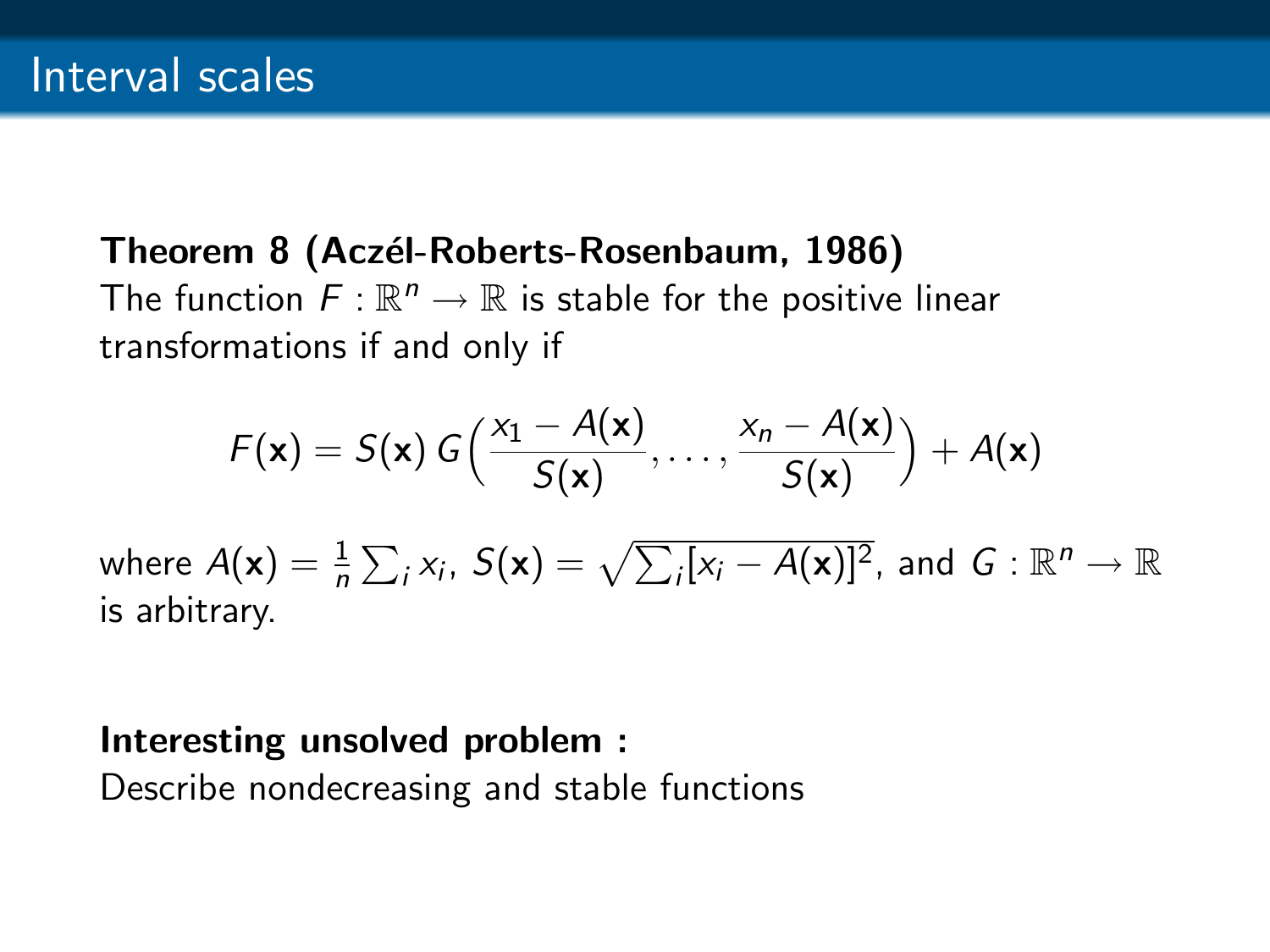### Theorem 9 (Marichal-Mathonet-Tousset, 1999) The function  $F: E^n \to \mathbb{R}$  is

- nondecreasing
- stable for the positive linear transformations

### **•** bisymmetric

if and only if it is of the form

$$
F(\mathbf{x}) = \bigvee_{i \in S} x_i \quad \text{or} \quad \bigwedge_{i \in S} x_i \quad \text{or} \quad \sum_{i=1}^n w_i x_i
$$

where  $S \subseteq N$ ,  $S \neq \varnothing$ ,  $w_1, \ldots, w_n > 0$ , and  $\sum_i w_i = 1$ .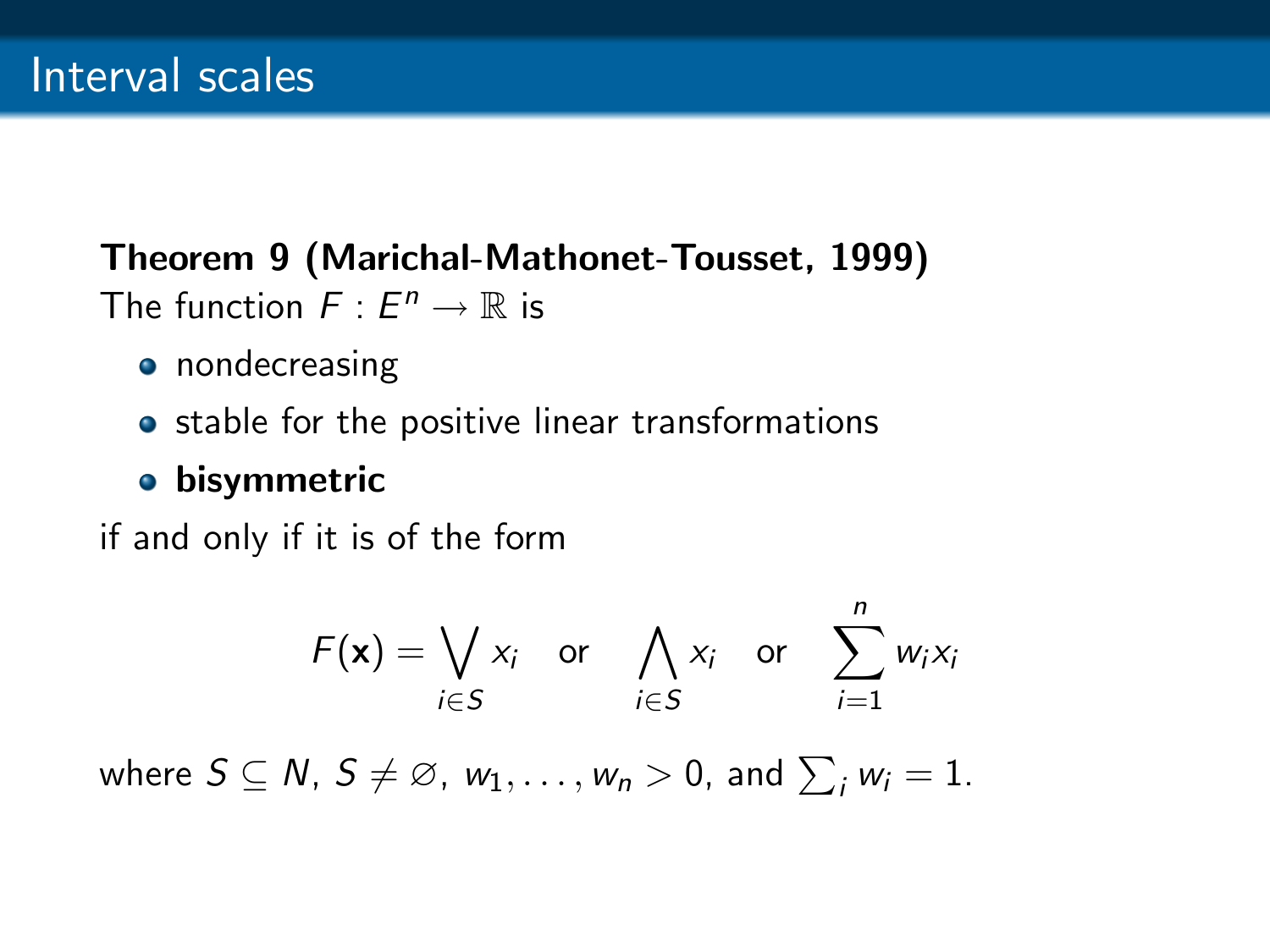### Theorem 10 (Marichal-Mathonet-Tousset, 1999) The functions  $F_n: E^n \to \mathbb{R}$   $(n \geq 1)$  are

- **•** nondecreasing
- stable for the positive linear transformations

### decomposable

if and only if they are of the form

$$
F_n(\mathbf{x}) = \bigvee_{i=1}^n x_i \quad \text{or} \quad \bigwedge_{i=1}^n x_i \quad \text{or} \quad \frac{1}{n} \sum_{i=1}^n x_i
$$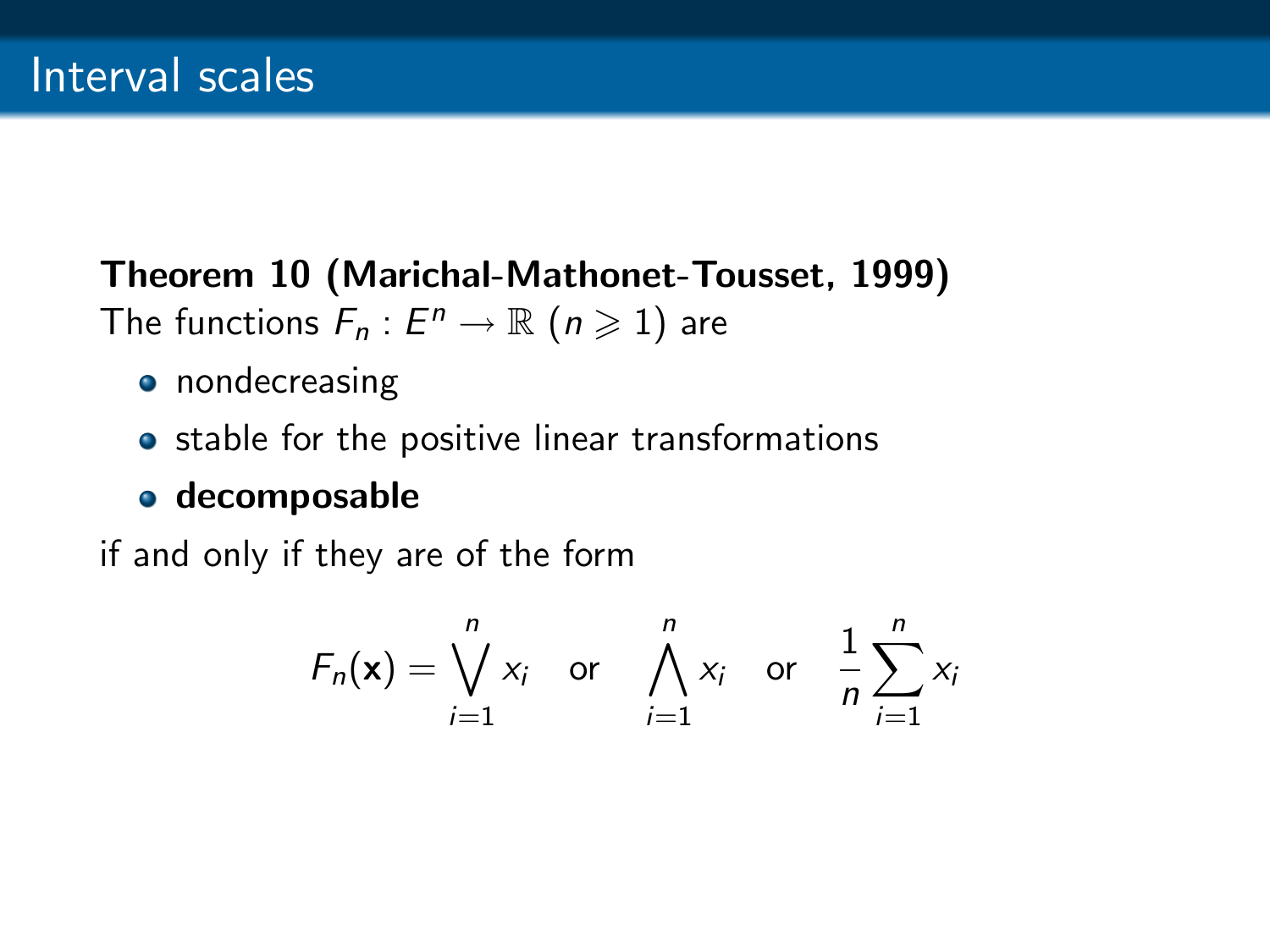### Theorem 11 (Marichal-Mathonet-Tousset, 1999) The functions  $F_n: E^n \to \mathbb{R}$   $(n \geq 1)$  are

- nondecreasing
- stable for the positive linear transformations

#### **associative**

if and only if they are of the form

$$
F_n(\mathbf{x}) = \bigvee_{i=1}^n x_i \quad \text{or} \quad \bigwedge_{i=1}^n x_i \quad \text{or} \quad x_1 \quad \text{or} \quad x_n
$$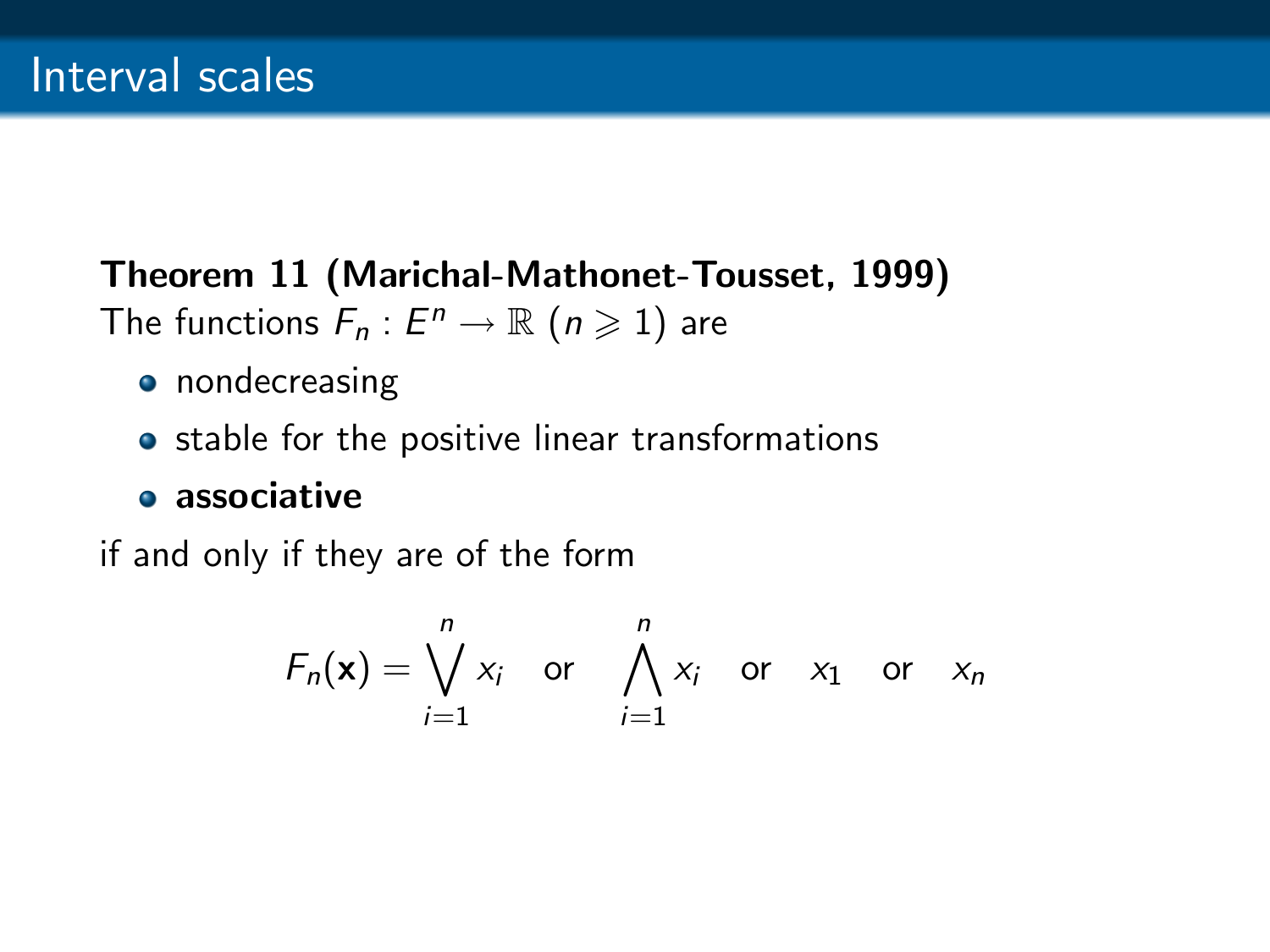Evaluation of students w.r.t. three subjects : mathematics, physics, and literature.

| student | М    |      |      | global |
|---------|------|------|------|--------|
| а       | 0.90 | 0.80 | 0.50 |        |
| n       | 0.50 | 0.60 | 0.90 |        |
|         | 0.70 | 0.75 | 0.75 |        |

(grades are expressed on a scale from  $0$  to  $1$ )

**Often used :** the weighted arithmetic mean

$$
\text{WAM}_{\mathbf{w}}(\mathbf{x}) = \sum_{i=1}^{n} w_i x_i
$$

with 
$$
\sum_i w_i = 1
$$
 and  $w_i \geq 0$  for all  $i \in N$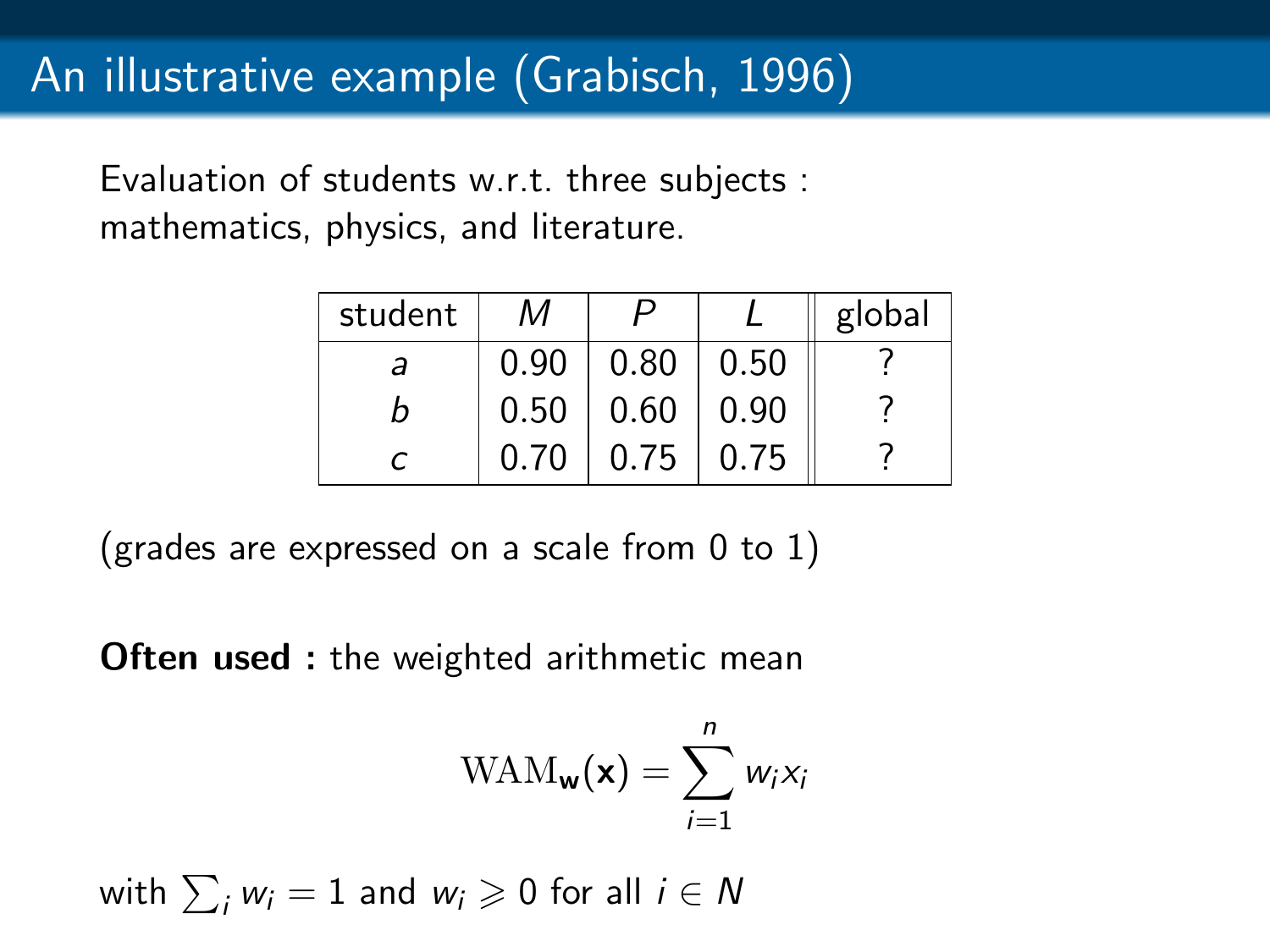# An illustrative example (Grabisch, 1996)

$$
w_M = 0.35
$$
\n
$$
w_P = 0.35
$$
\n
$$
w_L = 0.30
$$
\n
$$
a \rightarrow c \rightarrow b
$$
\n
$$
a \rightarrow c \rightarrow b
$$
\n
$$
a \rightarrow c \rightarrow b
$$
\n
$$
a \rightarrow c \rightarrow b
$$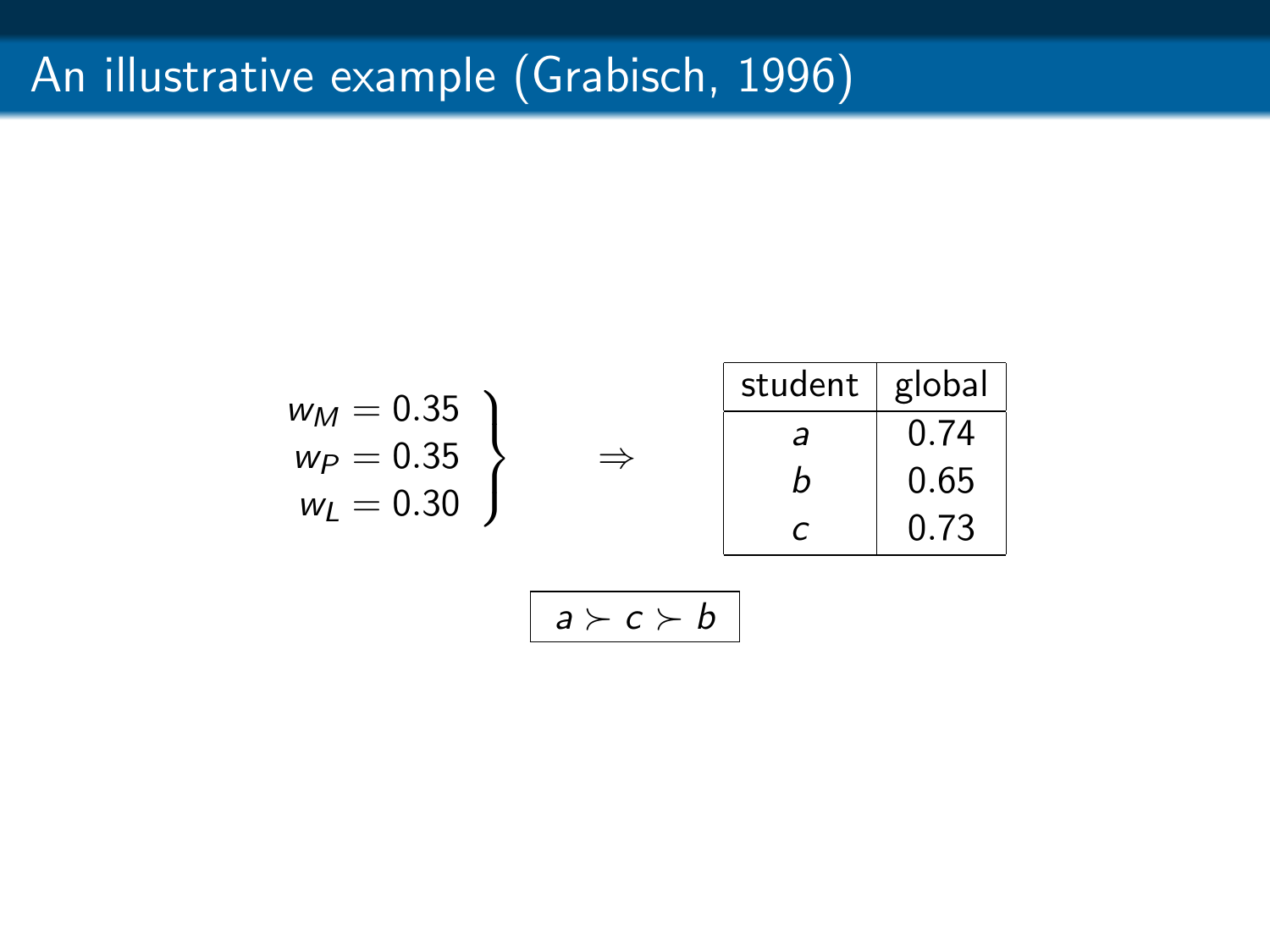Suppose we want to favor student c

| student | м    |      |      | global |
|---------|------|------|------|--------|
| а       | 0.90 | 0.80 | 0.50 | 0.74   |
| n       | 0.50 | 0.60 | 0.90 | 0.65   |
|         | 0.70 | 0.75 | 0.75 | በ 73   |

No weight vector  $(w_M, w_P, w_I)$  satisfying

$$
w_M = w_P > w_L
$$

is able to provide  $c \succ a$ 

Proof.

$$
c \succ a \Leftrightarrow 0.70w_M + 0.75w_P + 0.75w_L > 0.90w_M + 0.80w_P + 0.50w_L
$$

$$
\Leftrightarrow -0.20w_M - 0.05w_P + 0.25w_L > 0
$$

$$
\Leftrightarrow \quad -0.25w_M+0.25w_L>0
$$

 $\Leftrightarrow$   $W_L > W_M$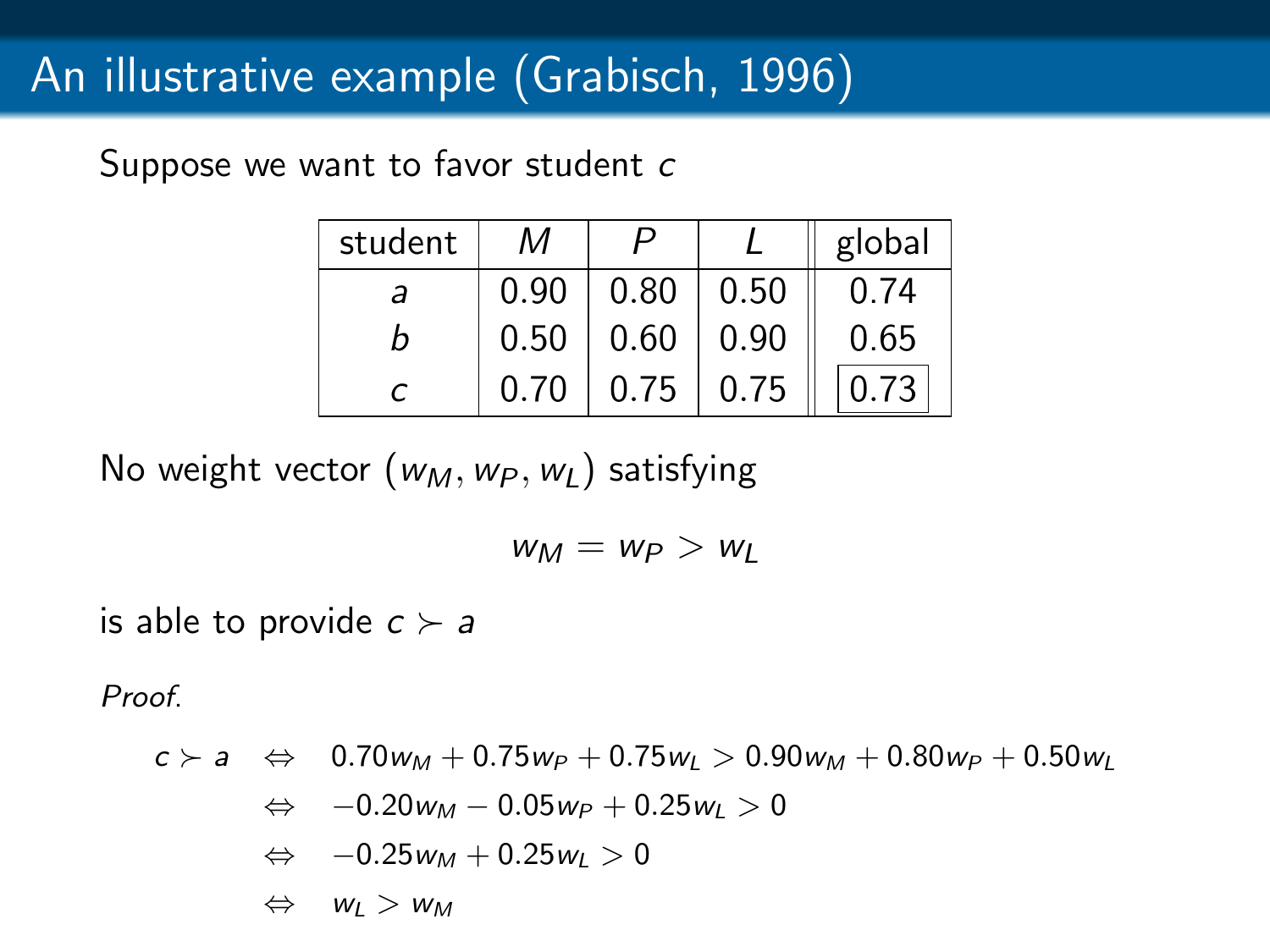What's wrong ?

$$
WAM_w(1,0,0) = w_M = 0.35
$$
  

$$
WAM_w(0,1,0) = w_P = 0.35
$$
  

$$
WAM_w(1,1,0) = 0.70
$$
 *!!*

What is the importance of  $\{M, P\}$ ?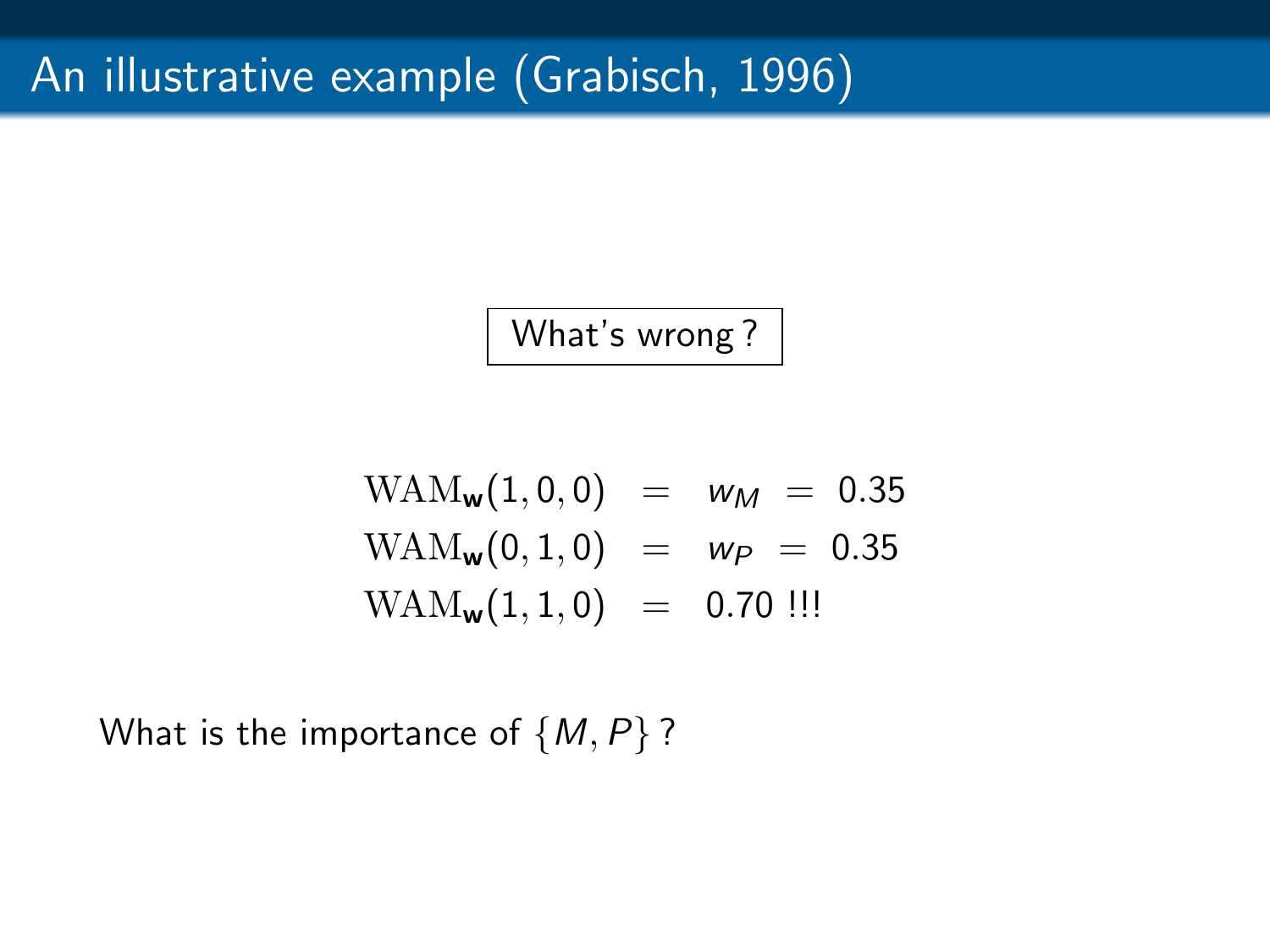## The Choquet integral

Definition (Choquet, 1953 ; Sugeno, 1974) A fuzzy measure on N is a set function  $v: 2^N \rightarrow [0, 1]$  such that i)  $v(\emptyset) = 0$ ,  $v(N) = 1$ ii)  $S \subset T \Rightarrow v(S) \leq v(T)$ 

$$
v(S) = weight of S
$$
  
= degree of importance of S

A fuzzy measure is additive if

$$
v(S \cup T) = v(S) + v(T) \quad \text{if } S \cap T = \varnothing
$$

 $\rightarrow$  independent criteria

$$
v(M, P) = v(M) + v(P) \ \ (= 0.70)
$$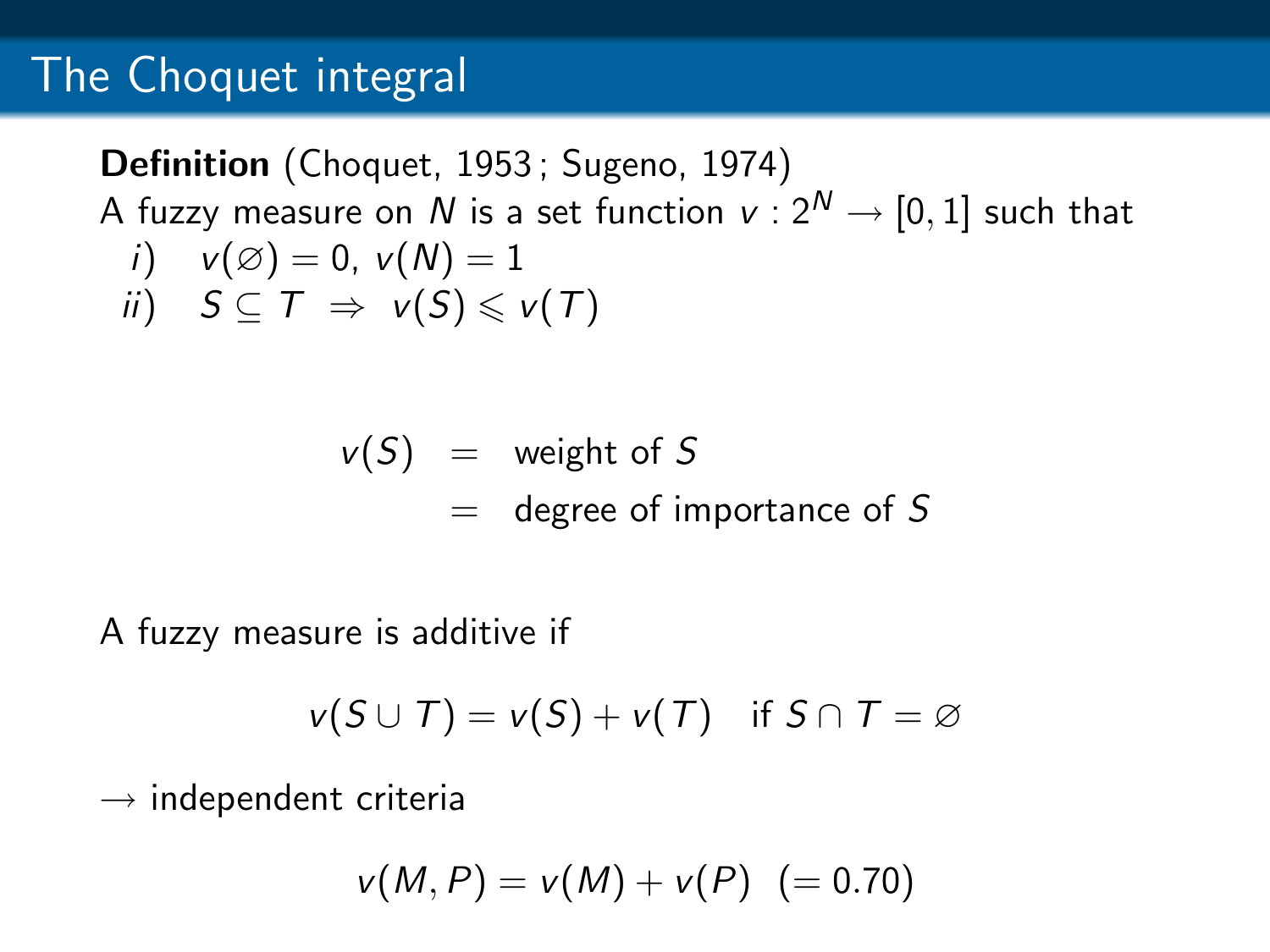## The Choquet integral

Question : How can we extend the weighted arithmetic mean by taking into account the interaction among criteria ?

**Definition.** Let  $v \in \mathcal{F}_N$ . The Choquet integral of  $\mathbf{x} \in \mathbb{R}^n$  w.r.t.  $v$ is defined by

$$
C_{\nu}(\mathbf{x}) := \sum_{i=1}^n x_{(i)} \left[ \nu((i), \ldots, (n)) - \nu((i+1), \ldots, (n)) \right]
$$

with the convention that  $x_{(1)} \leq \cdots \leq x_{(n)}$ 

**Example :** If  $x_3 \leq x_1 \leq x_2$ , we have

$$
C_{\nu}(x_1, x_2, x_3) = x_3 [\nu(3, 1, 2) - \nu(1, 2)]
$$
  
+ x<sub>1</sub> [\nu(1, 2) - \nu(2)]  
+ x<sub>2</sub> \nu(2)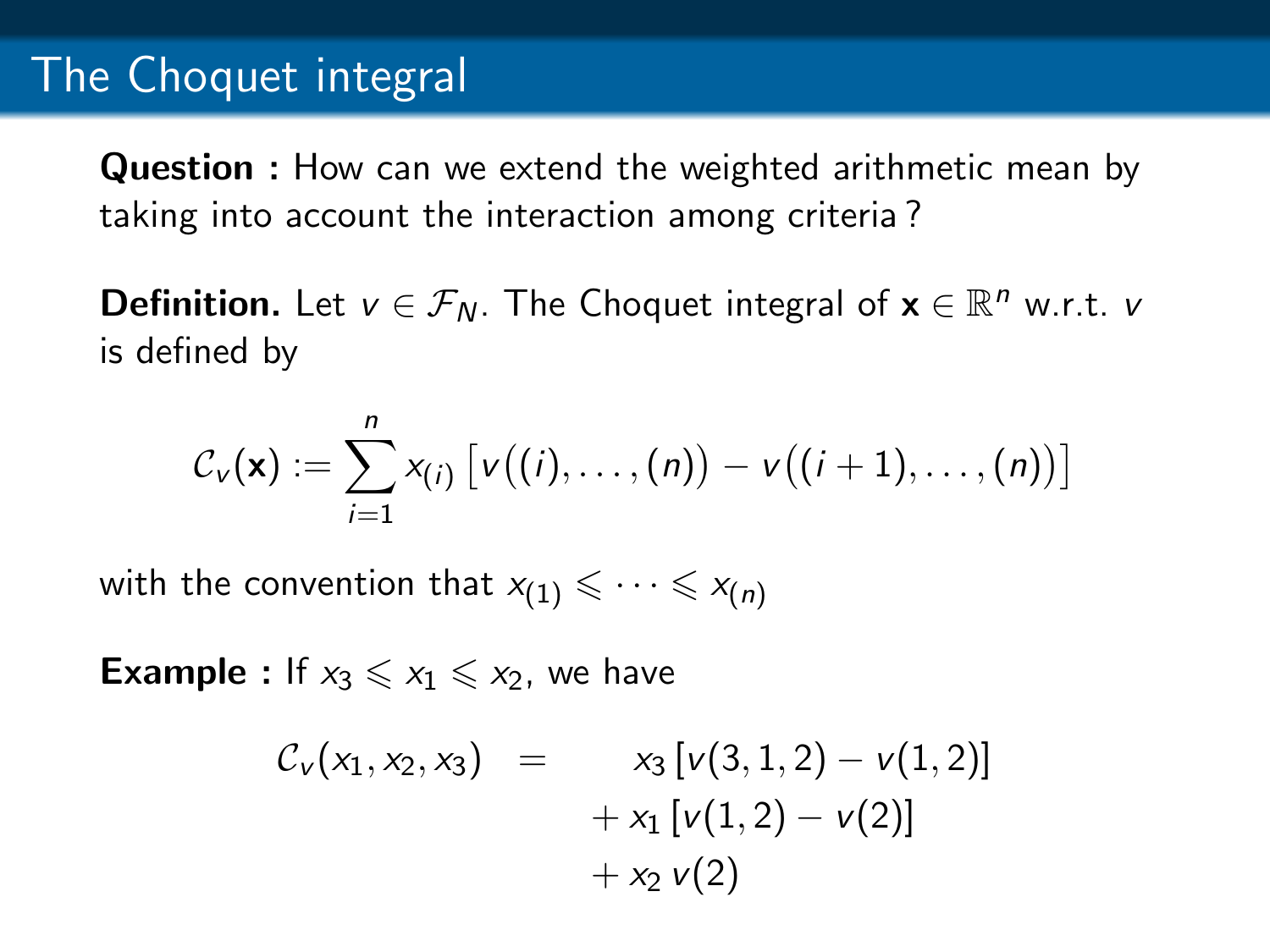### Special case :

$$
v \text{ additive } \Rightarrow \mathcal{C}_v = \mathrm{WAM}_{\mathbf{w}}
$$

Proof.

$$
\mathcal{C}_{\mathbf{v}}(\mathbf{x}) = \sum_{i=1}^{n} x_{(i)} \left[ \nu((i), \ldots, (n)) - \nu((i+1), \ldots, (n)) \right]
$$
  
= 
$$
\sum_{i=1}^{n} x_{(i)} \nu((i))
$$
  
= 
$$
\sum_{i=1}^{n} x_{i} \nu(i)
$$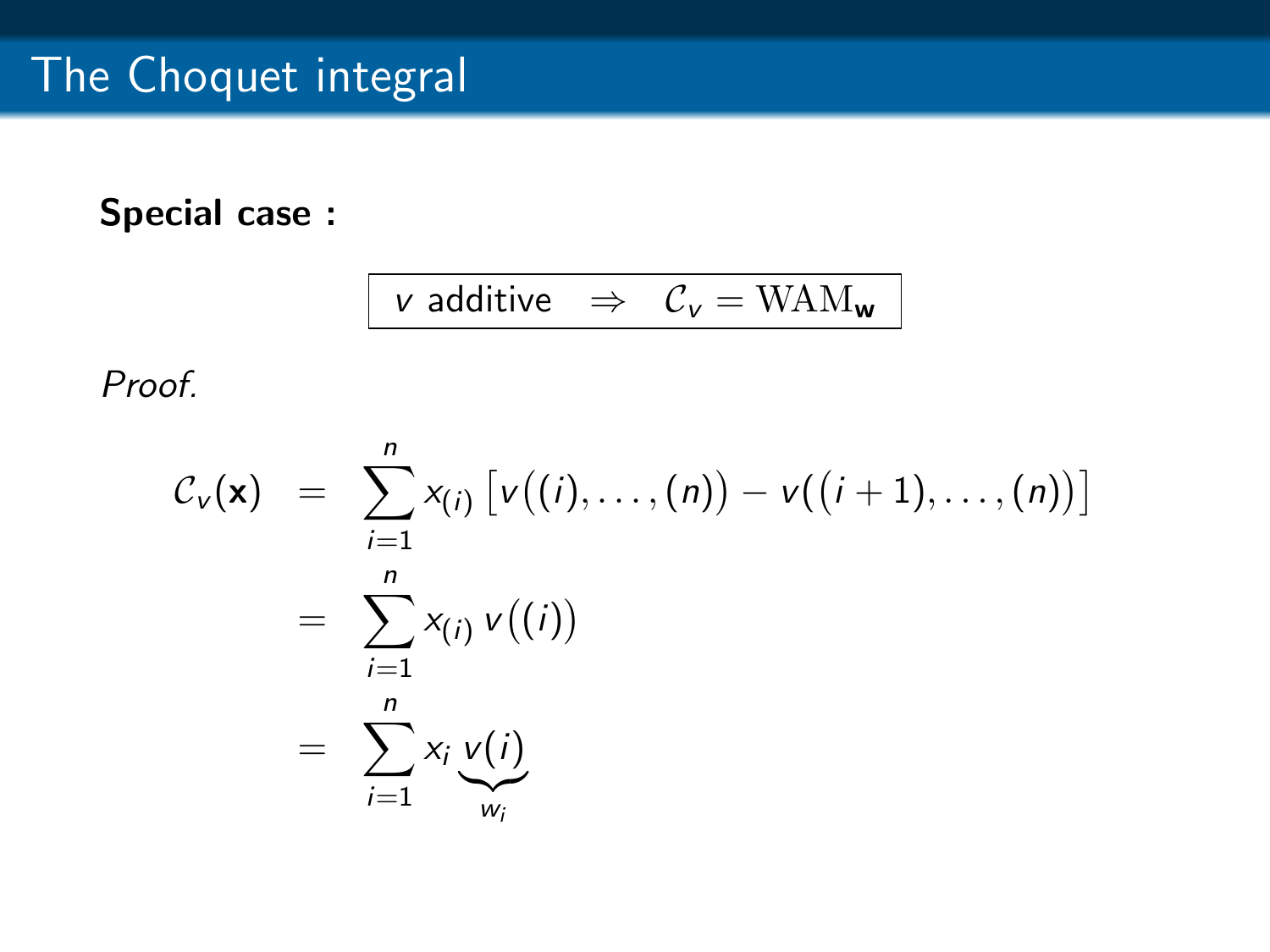#### • Linearity w.r.t. the fuzzy measures

There exist  $2^n$  functions  $f_{\mathcal{T}}: \mathbb{R}^n \to \mathbb{R}$   $(\mathcal{T} \subseteq N)$  such that

$$
\mathcal{C}_{\mathsf{v}}(\mathbf{x}) = \sum_{\mathcal{T} \subseteq \mathcal{N}} \mathsf{v}(\mathcal{T}) \, f_{\mathcal{T}}
$$

Indeed, one can show that

$$
C_{\nu}(\mathbf{x}) = \sum_{T \subseteq N} \nu(T) \underbrace{\sum_{K \supseteq T} (-1)^{|K| - |T|} \bigwedge_{i \in K} x_i}_{f_T(\mathbf{x})}
$$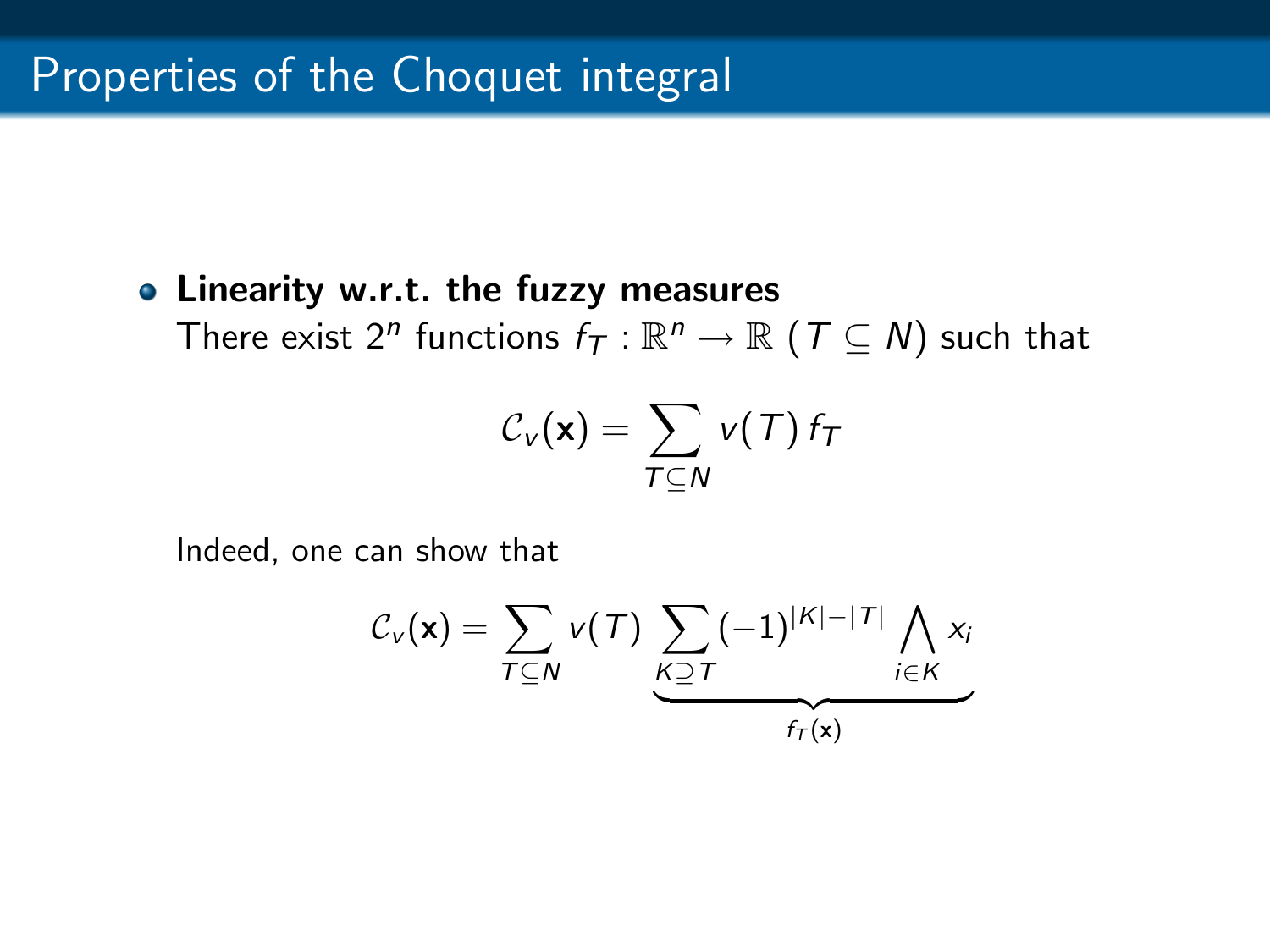Stability w.r.t. positive linear transformations For any  $\mathbf{x} \in \mathbb{R}^n$ , and any  $r > 0$ ,  $s \in \mathbb{R}$ ,

$$
\mathcal{C}_{\nu}(rx_1+s,\ldots,rx_n+s)=r\,\mathcal{C}_{\nu}(x_1,\ldots,x_n)+s
$$

```
Example : grades obtained by students
- on a [0, 20] scale : 16, 11, 7, 14
- on a [0, 1] scale : 0.80, 0.55, 0.35, 0.70
- on a [−1, 1] scale : 0.60, 0.10, -0.30, 0.40
```
Remark : The grades may be embedded in [0, 1]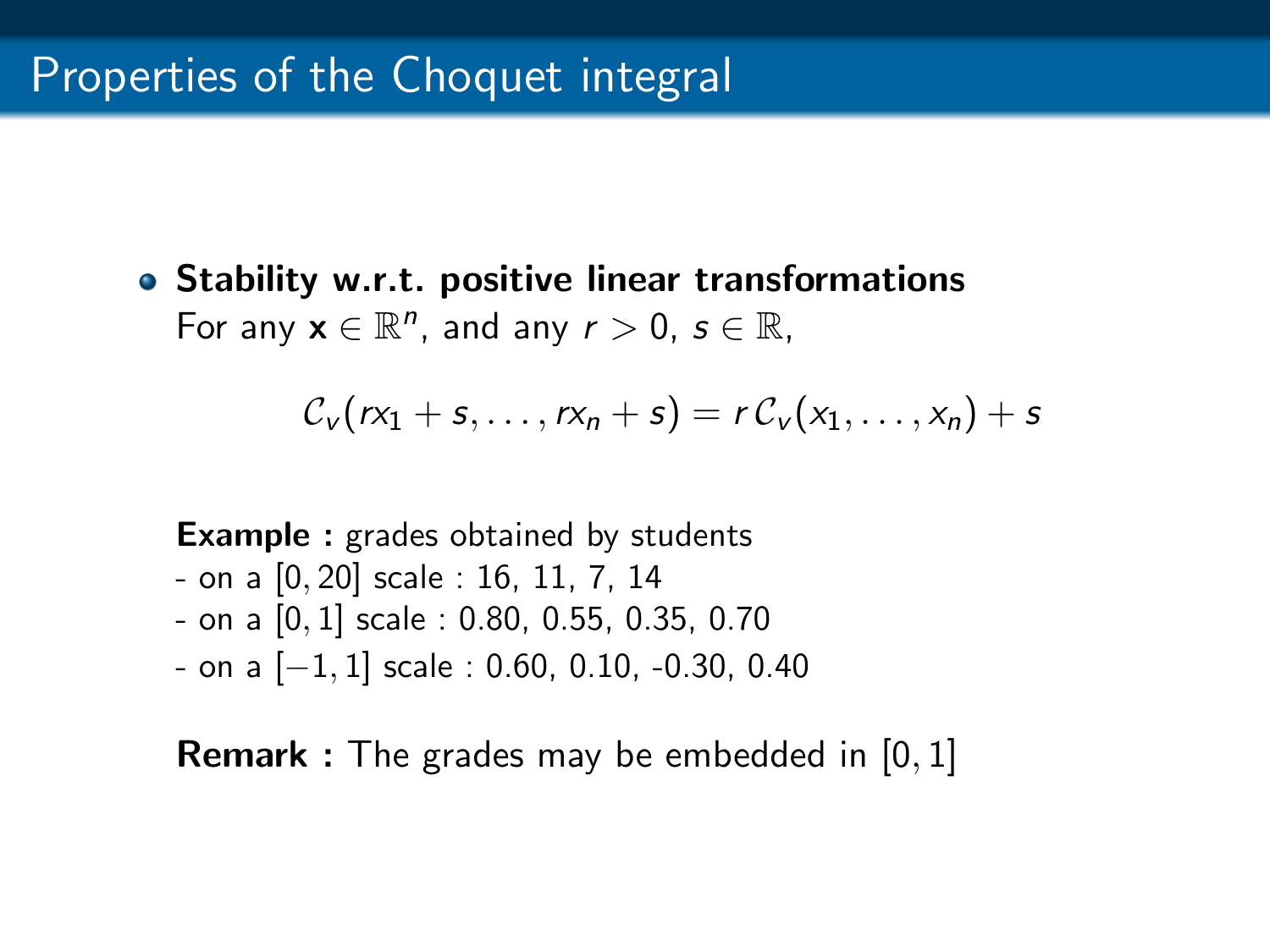### • Increasing monotonicity

For any  $x, x' \in \mathbb{R}^n$ , one has

$$
x_i \leqslant x'_i \quad \forall i \in \mathcal{N} \quad \Rightarrow \quad \mathcal{C}_{\nu}(\mathbf{x}) \leqslant \mathcal{C}_{\nu}(\mathbf{x}')
$$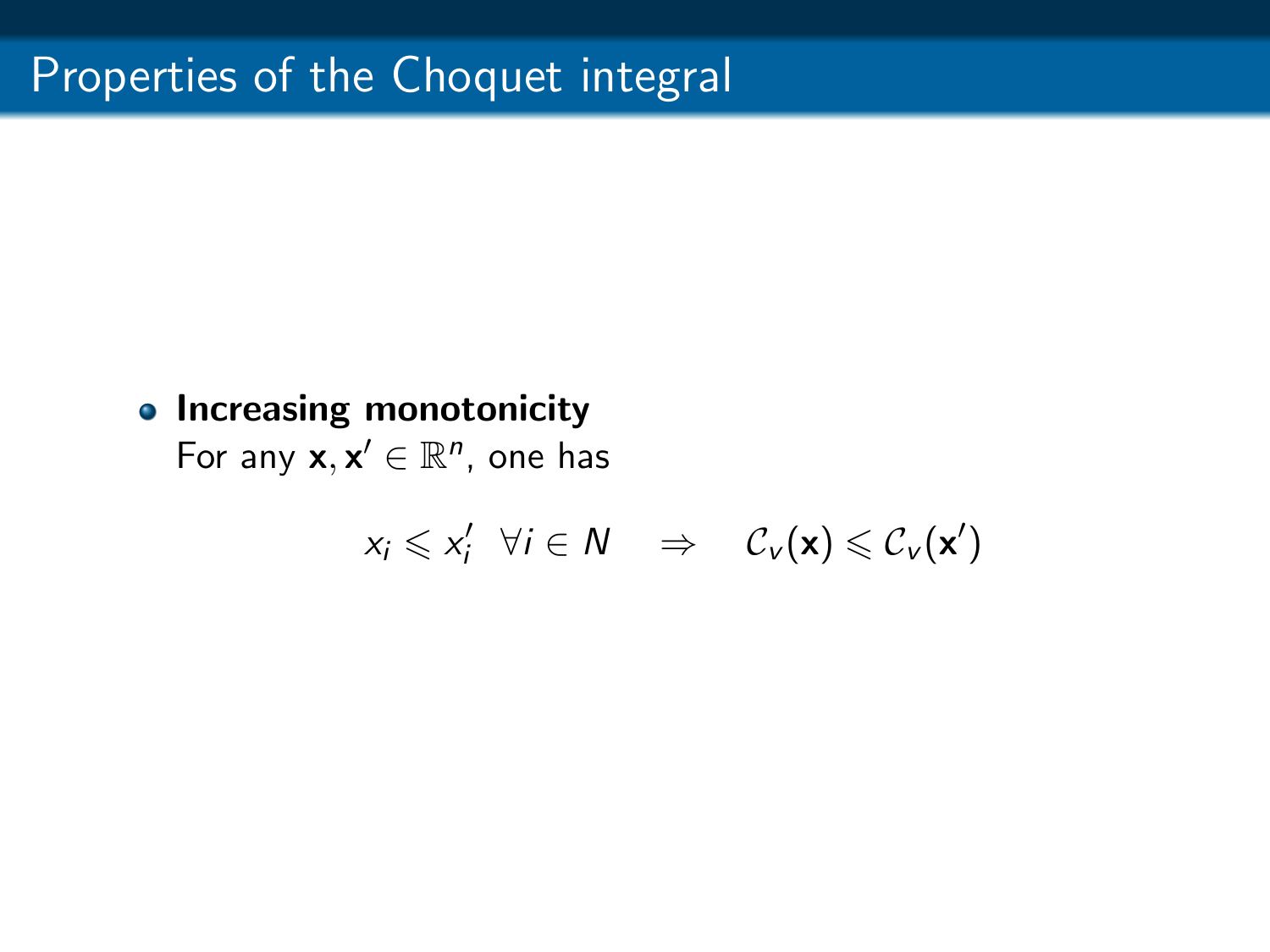$\bullet$  C<sub>v</sub> is properly weighted by v

$$
\mathcal{C}_{\mathsf{v}}(e_S) = \mathsf{v}(S) \qquad (S \subseteq \mathsf{N})
$$
\n
$$
e_S = \text{characteristic vector of } S \text{ in } \{0, 1\}^n
$$
\nExample :  $e_{\{1,3\}} = (1, 0, 1, 0, \ldots)$ 

Independent criteria Dependent criteria

$$
\begin{aligned} \text{WAM}_{\mathbf{w}}(e_{\{i\}}) &= w_i & \mathcal{C}_{\mathbf{v}}(e_{\{i\}}) &= \mathbf{v}(i) \\ \text{WAM}_{\mathbf{w}}(e_{\{i,j\}}) &= w_i + w_j & \mathcal{C}_{\mathbf{v}}(e_{\{i,j\}}) &= \mathbf{v}(i,j) \end{aligned}
$$

Example :

$$
\begin{array}{ccc}\n\mathsf{v}(M,P) & < & \mathsf{v}(M) & + & \mathsf{v}(P) \\
\parallel & & \parallel & & \parallel \\
\mathsf{C}_{\mathsf{v}}(1,1,0) & & \mathsf{C}_{\mathsf{v}}(1,0,0) & & \mathsf{C}_{\mathsf{v}}(0,1,0)\n\end{array}
$$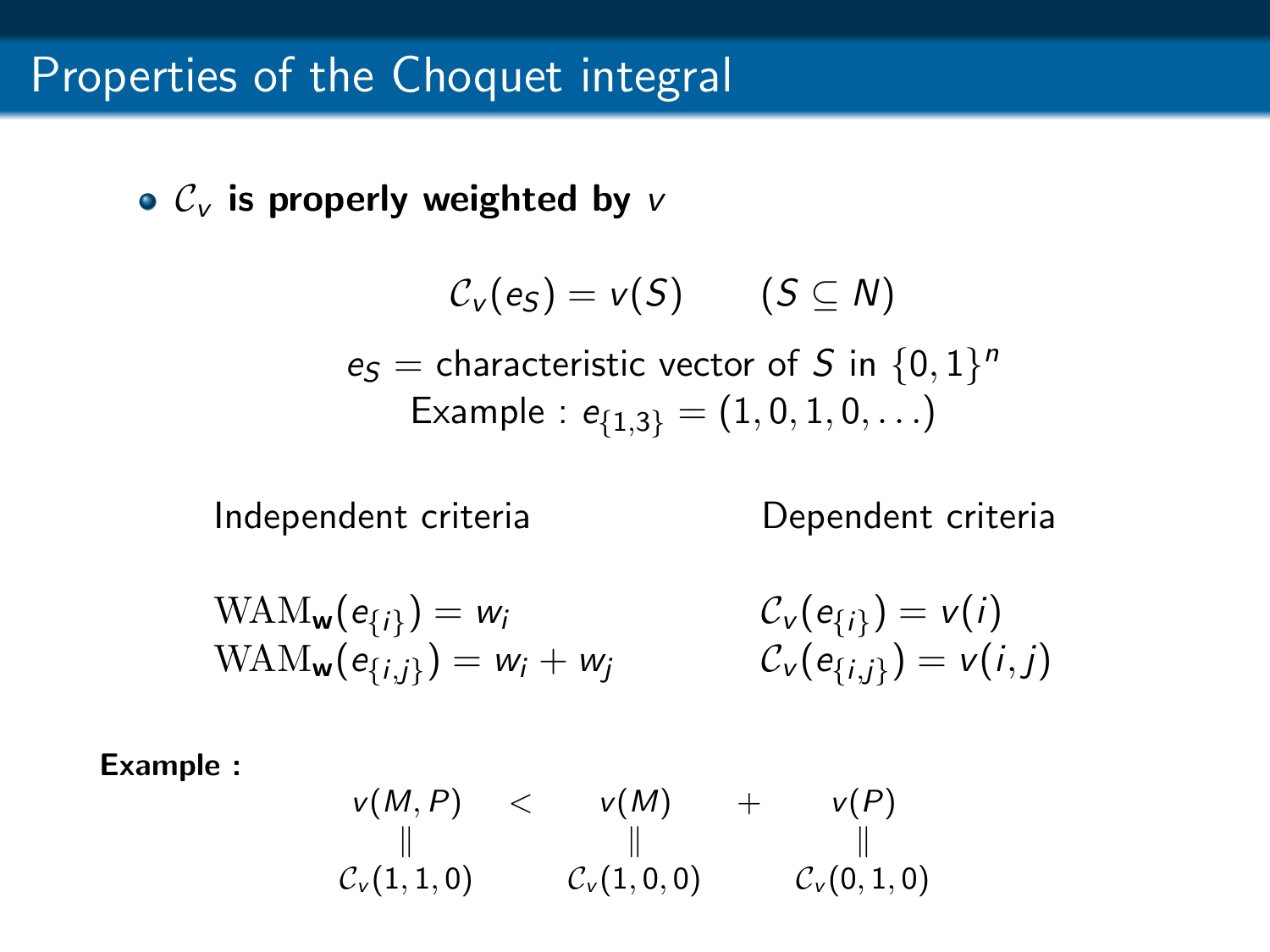## Axiomatization of the class of Choquet integrals

#### Theorem (Marichal, 2000)

The functions  $F_v : \mathbb{R}^n \to \mathbb{R}$   $(v \in \mathcal{F}_N)$  are

 $\bullet$  linear w.r.t. the underlying fuzzy measures v  $F_v$  is of the form

$$
F_{\nu}(\mathbf{x}) = \sum_{T \subseteq N} \nu(T) f_T \qquad (\nu \in \mathcal{F}_N)
$$

where  $f_T$ 's are independent of v

• stable for the positive linear transformations

$$
F_v(rx_1+s,\ldots,rx_n+s)=r F_v(x_1,\ldots,x_n)+s
$$

for all  $\mathbf{x} \in \mathbb{R}^n$ , and all  $r > 0$ ,  $s \in \mathbb{R}$ ,  $v \in \mathcal{F}_N$ 

- **•** Nondecreasing
- Properly weighted by  $v$

$$
F_v(e_S) = v(S) \qquad (S \subseteq N, v \in \mathcal{F}_N)
$$

if and only if  $F_v = C_v$  for all  $v \in \mathcal{F}_N$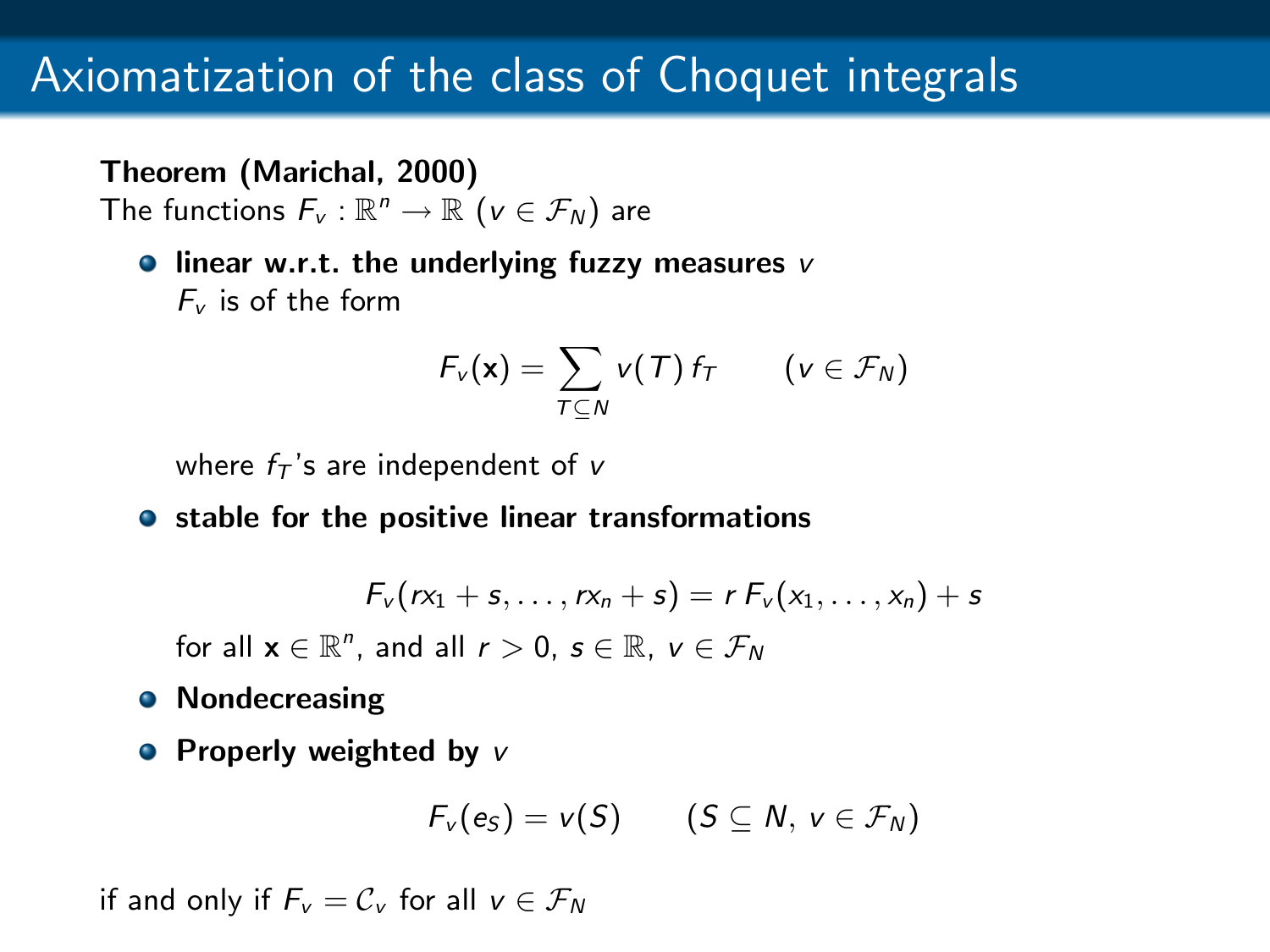## Back to the example

#### Assumptions :

- M and P are more important than L
- M and P are somewhat substitutive

### Non-additive model :  $C_{\nu}$

$$
\begin{array}{c}\n v(M) = 0.35 \\
 v(P) = 0.35 \\
 v(L) = 0.30\n\end{array}
$$

 $v(M, P) = 0.60$  (redundancy)  $v(M, L) = 0.80$  (complementarity)  $v(P, L) = 0.80$  (complementarity)

$$
v(\varnothing)=0\\v(M,P,L)=1
$$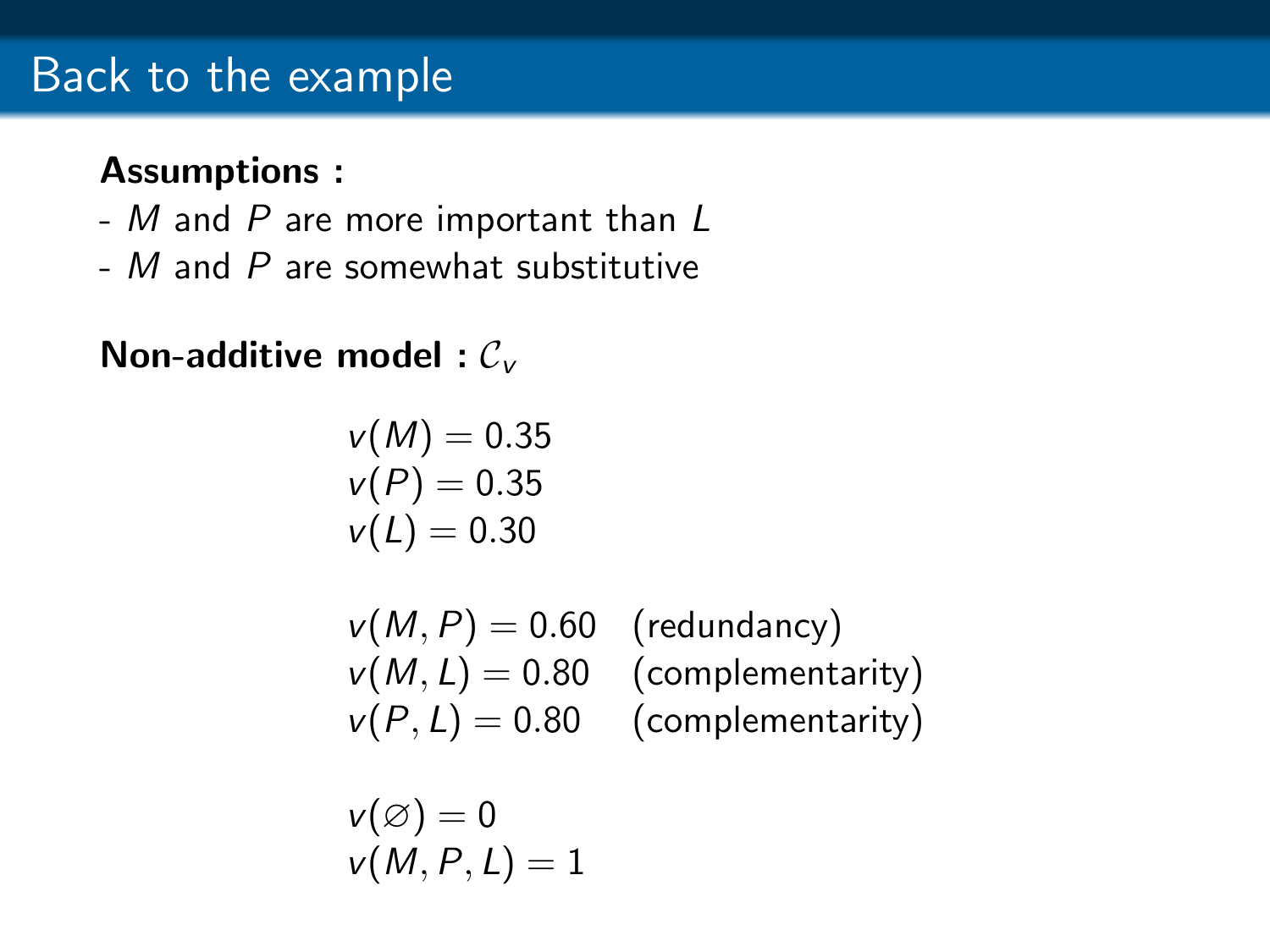| student | М    |      |      | WAM  | Choquet |
|---------|------|------|------|------|---------|
| a       | 0.90 | 0.80 | 0.50 | 0.74 | 0.71    |
|         | 0.50 | 0.60 | 0.90 | 0.65 | 0.67    |
|         | 0.70 | 0.75 | 0.75 | 0.73 | በ 74    |

Now: 
$$
c > a > b
$$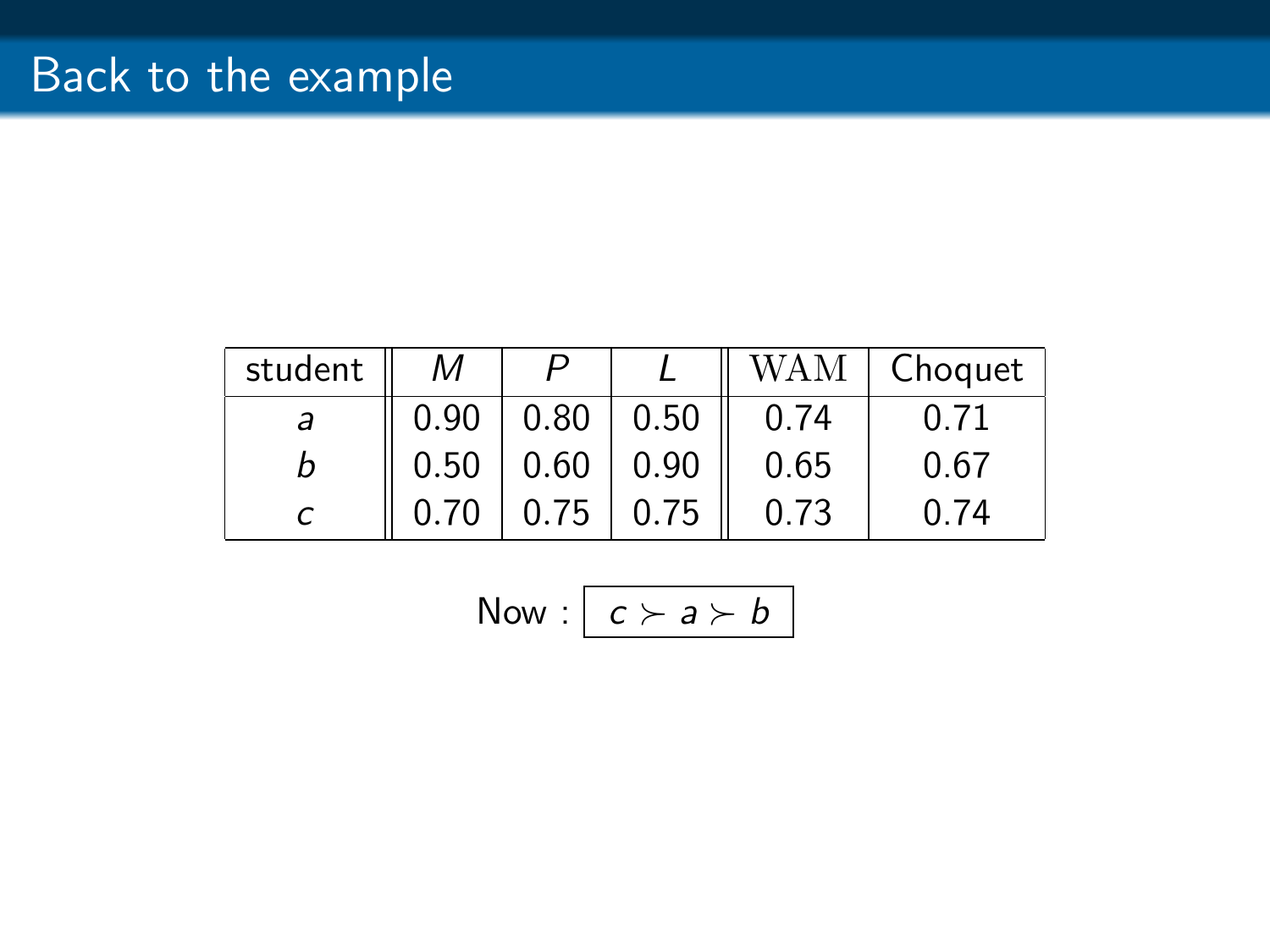## An alternative example (Marichal, 2000)

| student    | М    |      |      | global |
|------------|------|------|------|--------|
| а          | 0.90 | 0.70 | 0.80 |        |
| n          | 0.90 | 0.80 | 0.70 |        |
| $\epsilon$ | 0.60 | 0.70 | 0.80 |        |
| Π          | 0.60 | 0.80 | 0.70 |        |

#### Behavior of the decision maker :

When a student is good at  $M$  (0.90), it is preferable that (s)he is better at  $L$  than  $P$ , so

$$
a \succ b
$$

When a student is not good at  $M$  (0.60), it is preferable that (s)he is better at  $P$  than  $L$ , so

$$
d \succ c
$$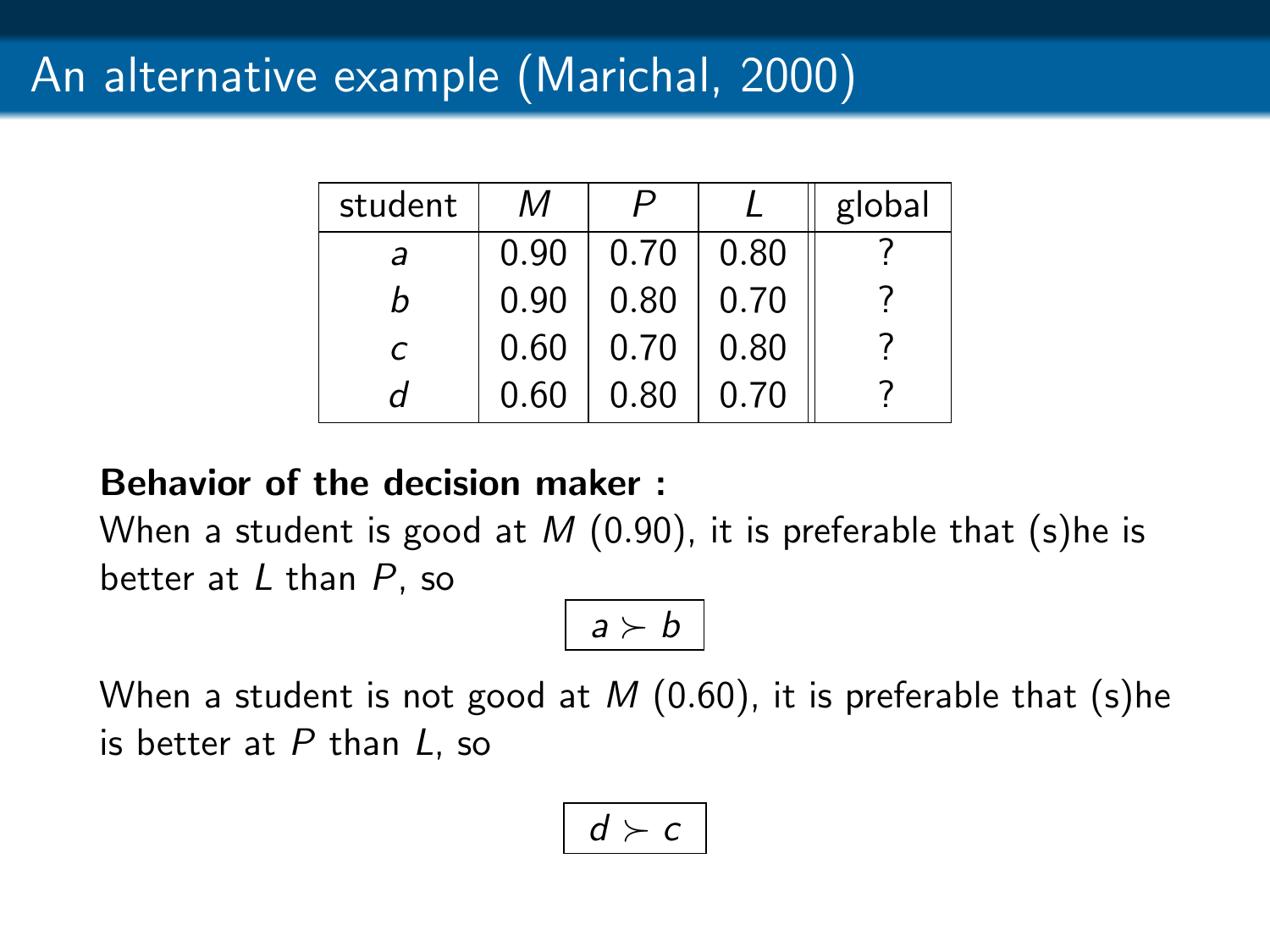### Additive model : WAM<sup>w</sup>

$$
\begin{array}{ccc} a \succ b & \Leftrightarrow & w_L > w_P \\ d \succ c & \Leftrightarrow & w_L < w_P \end{array}
$$
 No solution!

#### Non additive model :  $C_v$

| student | М    |      |      | global |
|---------|------|------|------|--------|
| а       | 0.90 | 0.70 | 0.80 | 0.81   |
| h       | 0.90 | 0.80 | 0.70 | 0.79   |
| C       | 0.60 | 0.70 | 0.80 | 0.71   |
| d       | 0.60 | 0.80 | 0.70 | 0.72   |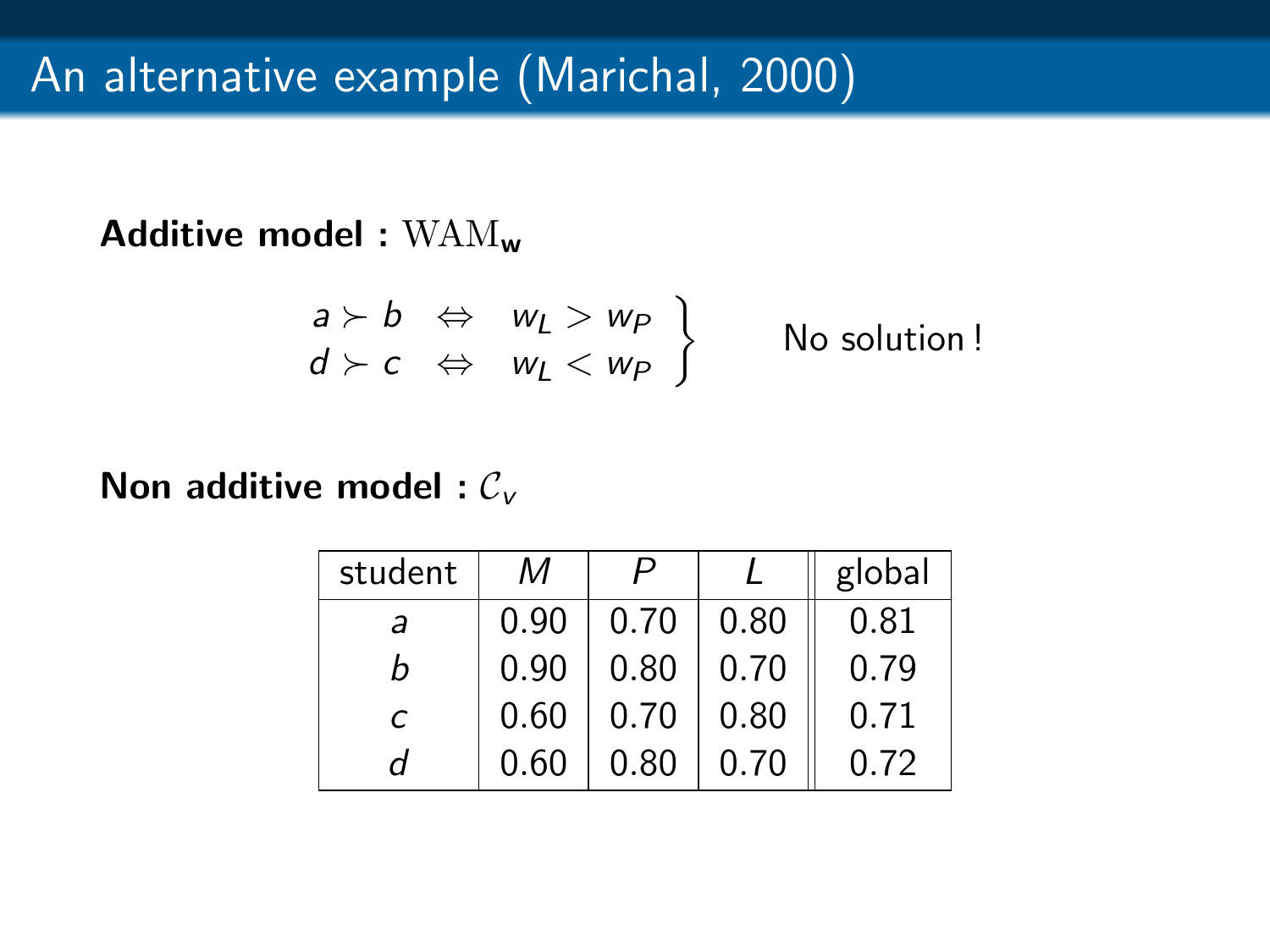#### • Weighted arithmetic mean

$$
\text{WAM}_{\mathbf{w}}(\mathbf{x}) = \sum_{i=1}^{n} w_i x_i, \qquad \sum_{i=1}^{n} w_i = 1, \qquad w_i > 0
$$

#### Proposition

Let  $v \in \mathcal{F}_N$ . The following assertions are equivalent :

$$
i) \qquad \text{if additive}
$$

- ii)  $\exists$  a weight vector **w** such that  $C_v = WAM_w$
- *iii*)  $C_v$  is additive :  $C_v(\mathbf{x} + \mathbf{x}') = C_v(\mathbf{x}) + C_v(\mathbf{x}')$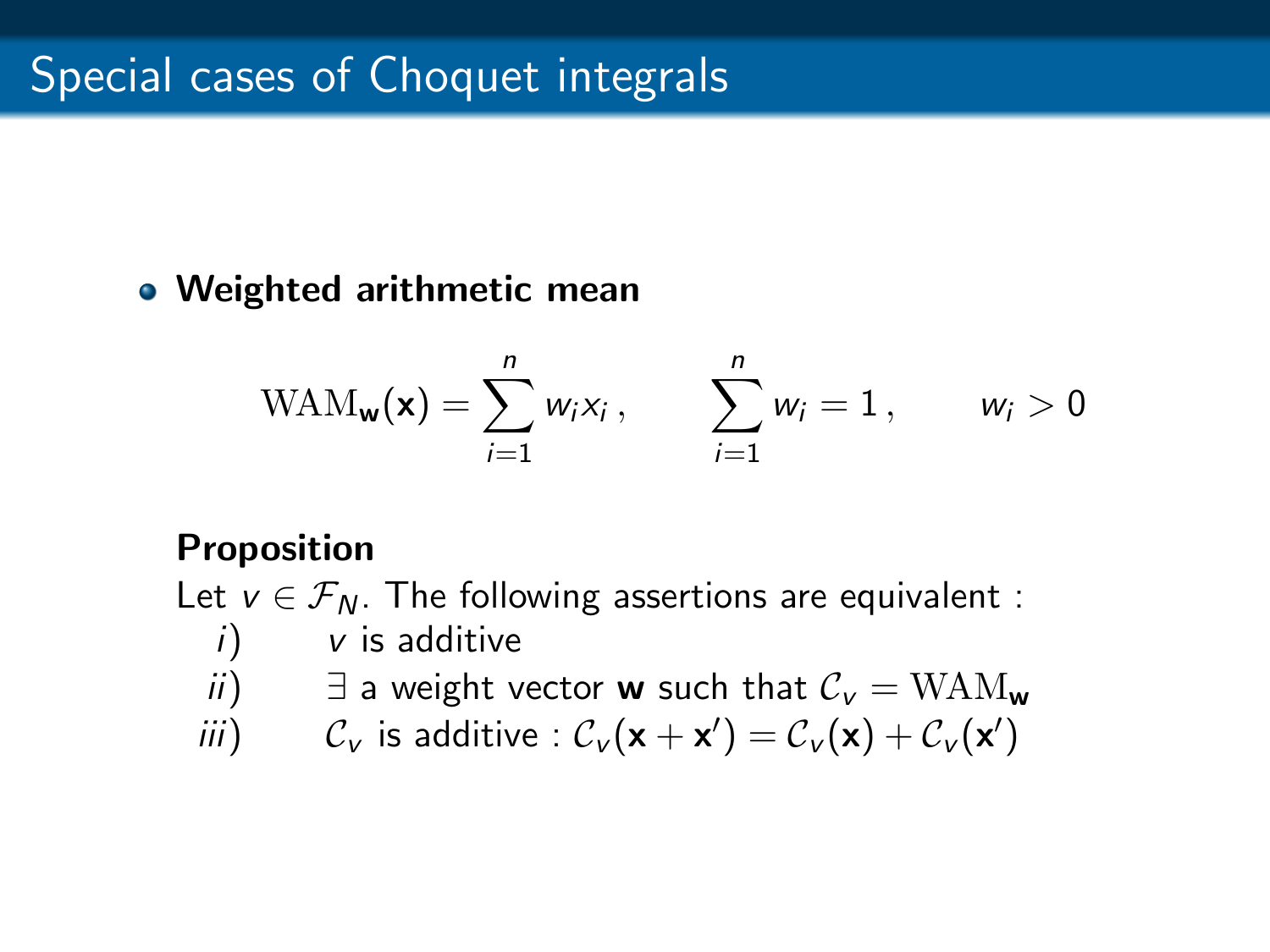Ordered weighted averaging (Yager, 1988)

$$
OWA_{\mathbf{w}}(\mathbf{x}) = \sum_{i=1}^{n} w_i x_{(i)}, \qquad \sum_{i=1}^{n} w_i = 1, \qquad w_i > 0
$$

with the convention that  $x_{(1)} \leqslant \cdots \leqslant x_{(n)}$ .

### Proposition (Grabisch-Marichal, 1995) Let  $v \in \mathcal{F}_N$ . The following assertions are equivalent :  $i)$  v is cardinality-based ii)  $\exists$  a weight vector **w** such that  $C_v = \text{OWA}_{w}$  $iii)$   $C_v$  is a symmetric function.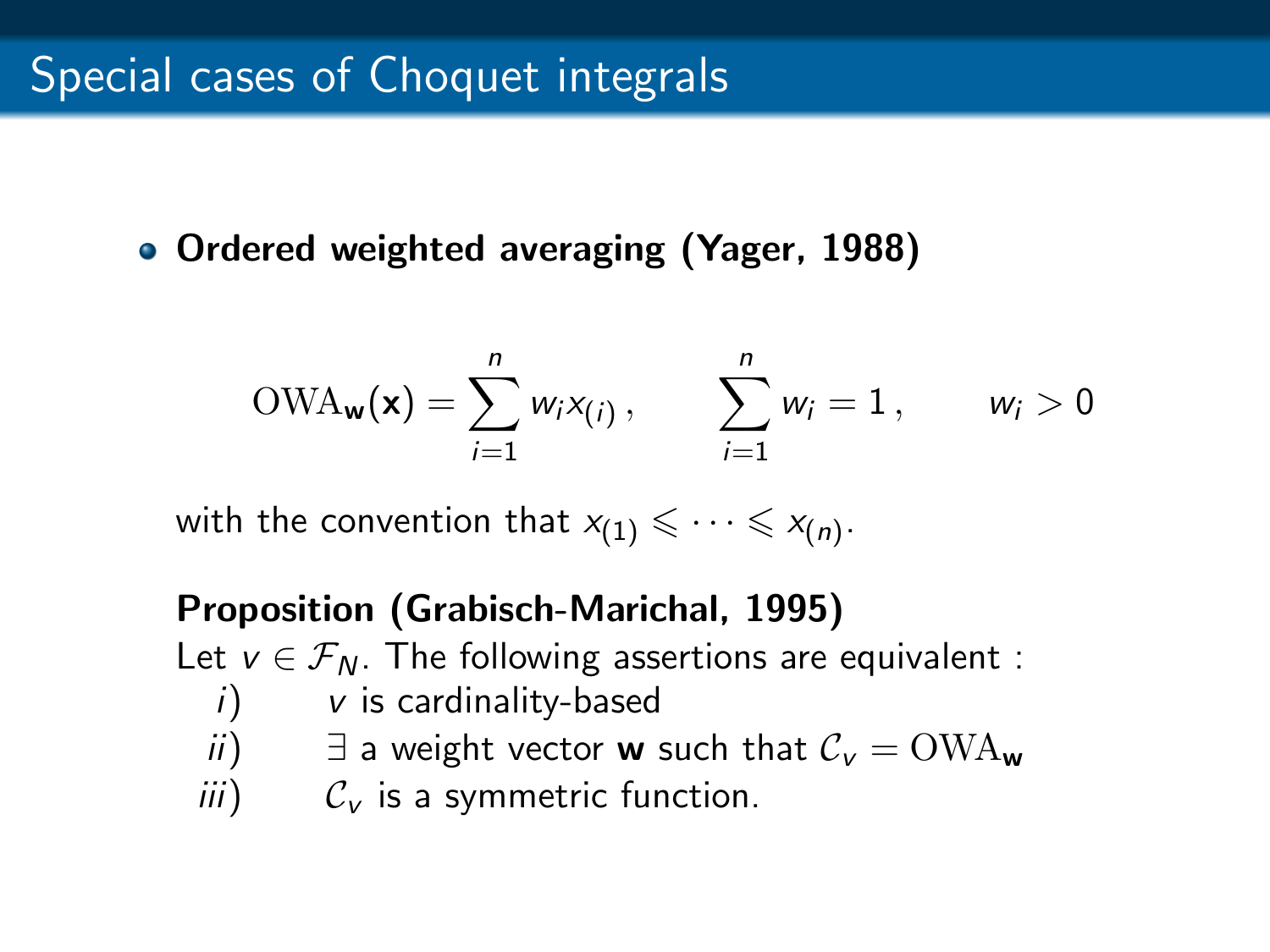Example : Evaluation of a scientific journal paper on importance

1=Poor, 2=Below average, 3=Average, 4=Very Good, 5=Excellent

Values: 
$$
1, 2, 3, 4, 5
$$
  
or:  $2, 7, 20, 100, 246$   
or:  $-46, -3, 0, 17, 98$ 

Numbers assigned to an ordinal scale are defined up an increasing bijection  $\phi : \mathbb{R} \to \mathbb{R}$ .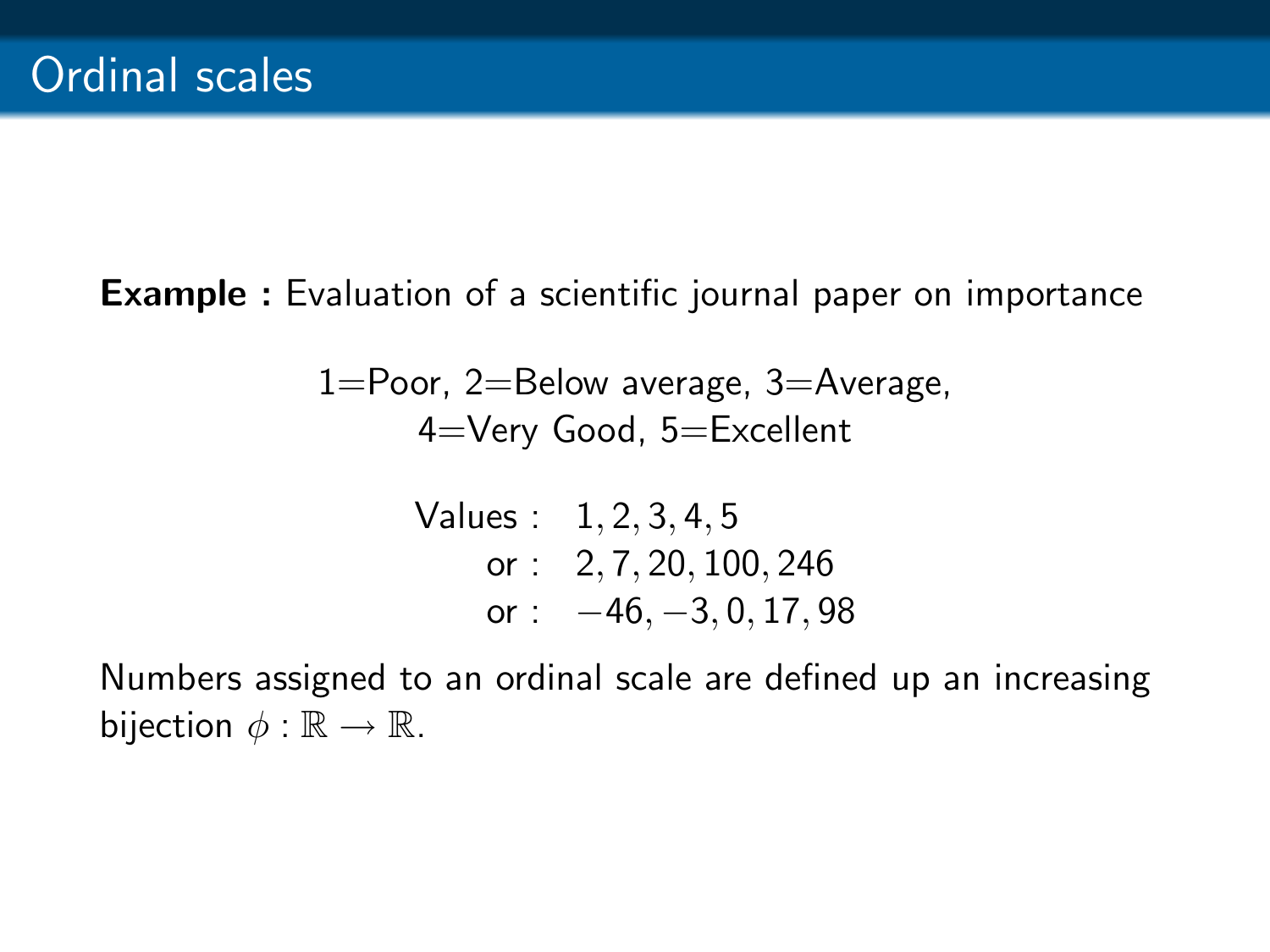### Means on ordered sets

**Definition.** A function  $F: E^n \to \mathbb{R}$  is comparison meaningful if, for any increasing bijection  $\phi: E \to E$  and any  $\mathsf{x}, \mathsf{x}' \in E^n,$ 

$$
F(x_1, \ldots, x_n) \leq F(x'_1, \ldots, x'_n)
$$
  

$$
\updownarrow
$$
  

$$
F(\phi(x_1), \ldots, \phi(x_n)) \leq F(\phi(x'_1), \ldots, \phi(x'_n))
$$

**Example.** The arithmetic mean is not comparison meaningful Consider

$$
4=\frac{3+5}{2}<\frac{1+8}{2}=4.5
$$

and any bijection  $\phi$  such that  $\phi(1) = 1$ ,  $\phi(3) = 4$ ,  $\phi(5) = 7$ ,  $\phi(8) = 8$ . We have

$$
5.5 = \frac{4+7}{2} \nless \frac{1+8}{2} = 4.5
$$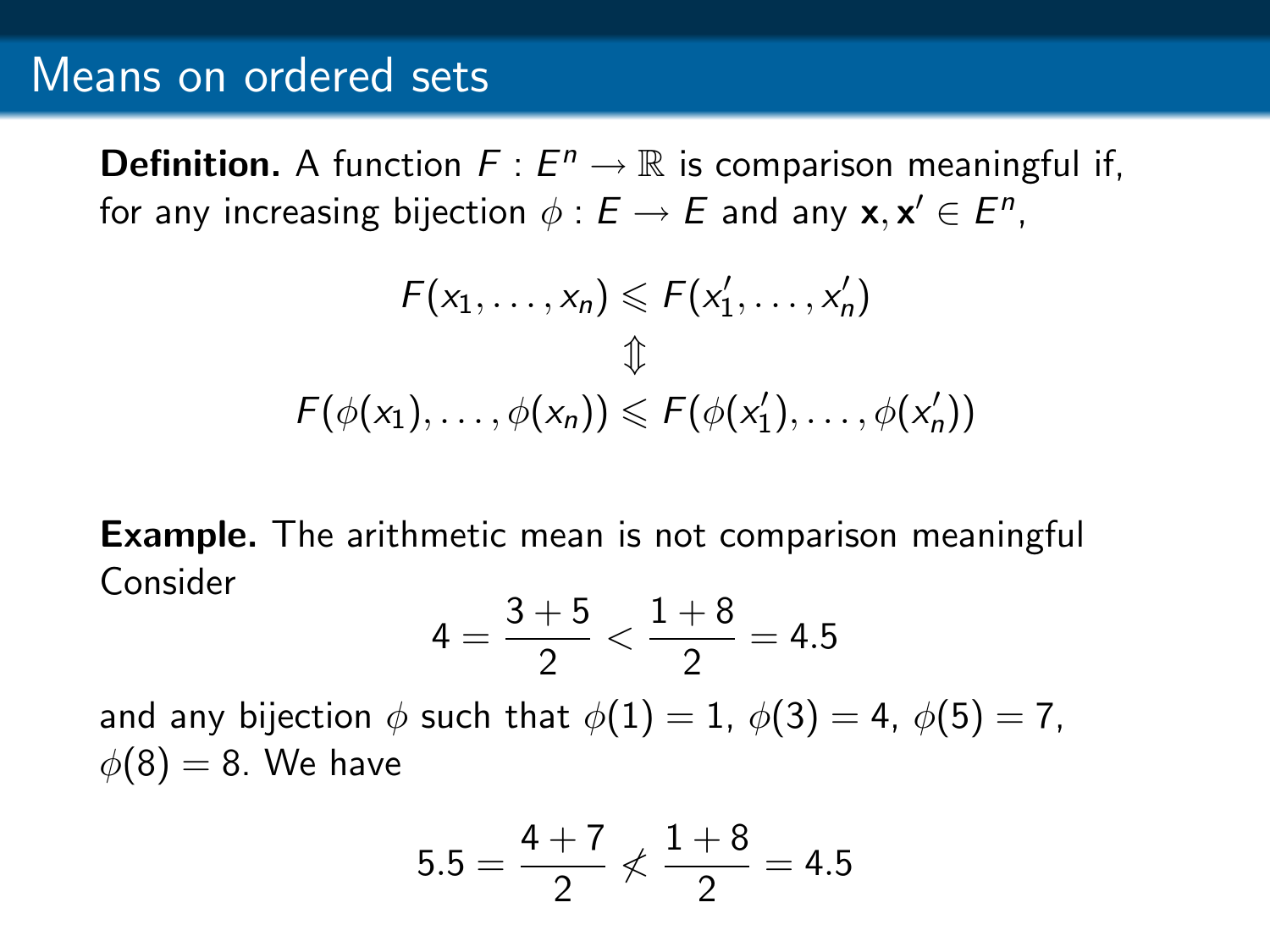# Theorem 12 (Ovchinnikov, 1996)

The function  $F: E^n \to \mathbb{R}$  is

- **•** symmetric
- **e** continuous
- **o** internal
- **•** comparison meaningful

if and only if there exists  $k \in N$  such that

$$
F(\mathbf{x})=x_{(k)}
$$

Note: 
$$
x_{(k)} = \text{median}[\mathbf{x}]
$$
 if  $n = 2k - 1$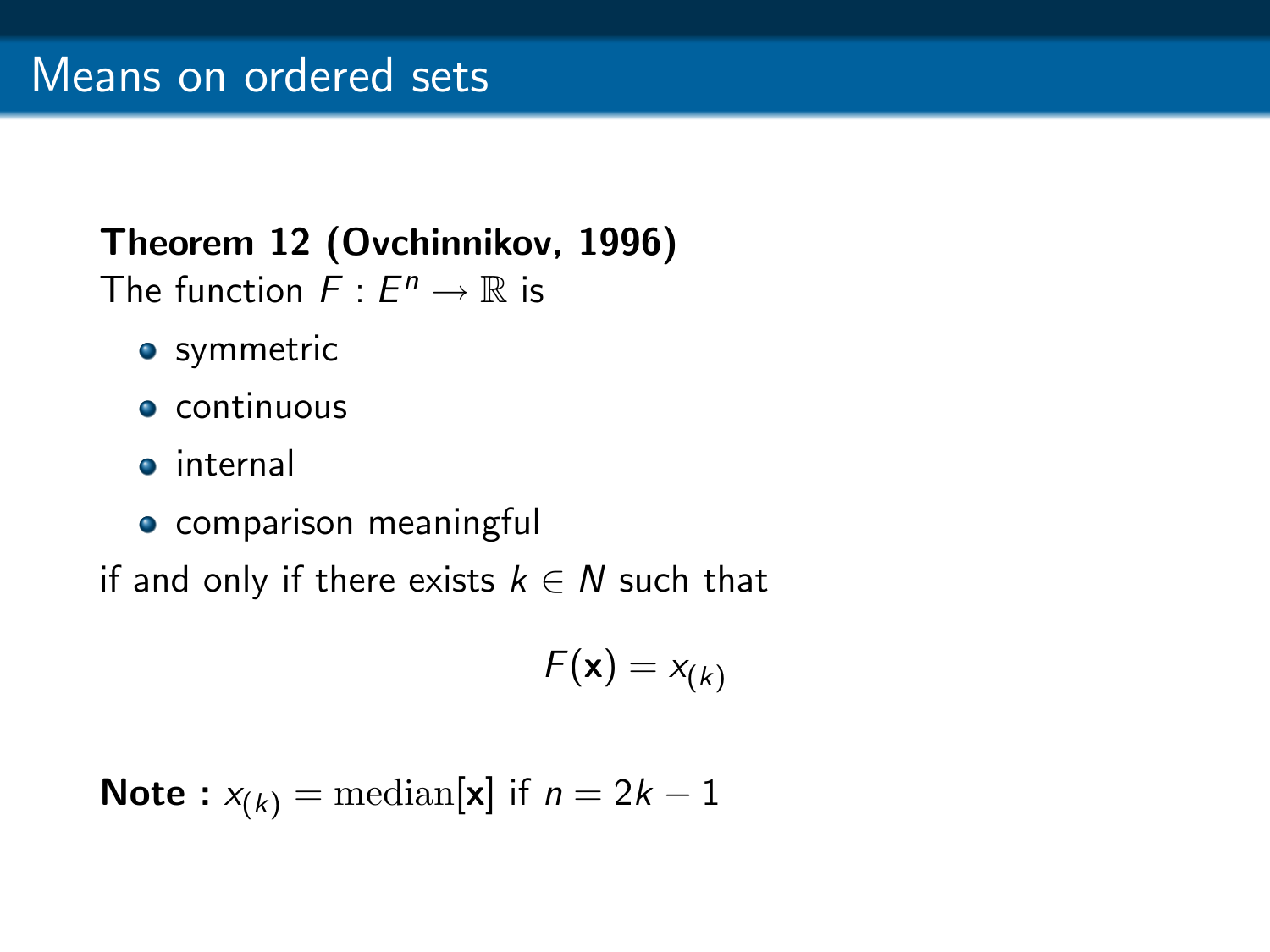## Lattice polynomials

**Definition.** A lattice polynomial function in  $\mathbb{R}^n$  is defined from any well-formed expression constructed from the variables  $x_1, \ldots, x_n$ and the symbols ∧,∨.

**Example** : 
$$
(x_2 \vee (x_1 \wedge x_3)) \wedge (x_4 \vee x_2)
$$

It can be proved that a lattice polynomial can always be put in the form

$$
L_c(\mathbf{x}) = \bigvee_{\substack{T \subseteq N \\ c(T) = 1}} \bigwedge_{i \in T} x_i
$$

where  $c: 2^N \rightarrow \{0,1\}$  is a nonconstant set function such that  $c(\emptyset) = 0.$ 

In particular

$$
x_{(k)} = \bigvee_{\substack{T \subseteq N \\ |T| = n-k+1}} \bigwedge_{i \in T} x_i
$$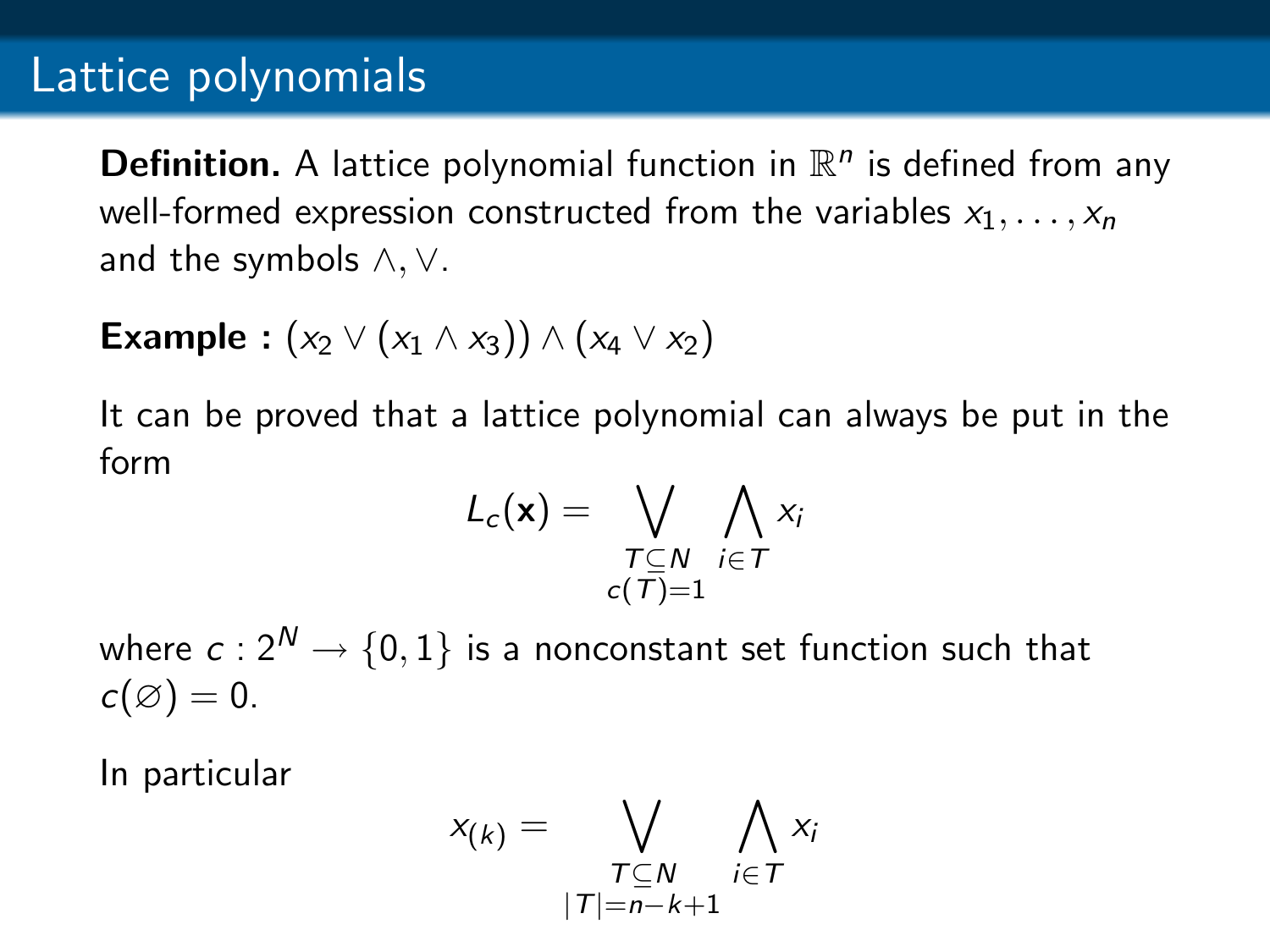### Theorem 13 (Marichal-Mathonet, 2001) The function  $F: E^n \to \mathbb{R}$  is

- **e** continuous
- idempotent
- **•** comparison meaningful

if and only if there exists a nonconstant set function  $c: 2^N \rightarrow \{0, 1\}$ , with  $c(\emptyset) = 0$ , such that  $F = L_c$ 

**Note** : If  $E$  is open, continuity can be replaced with nondecreasing monotonicity

Complete description of comparison meaningful functions : see Marichal-Mesiar-Rückschlossová, 2005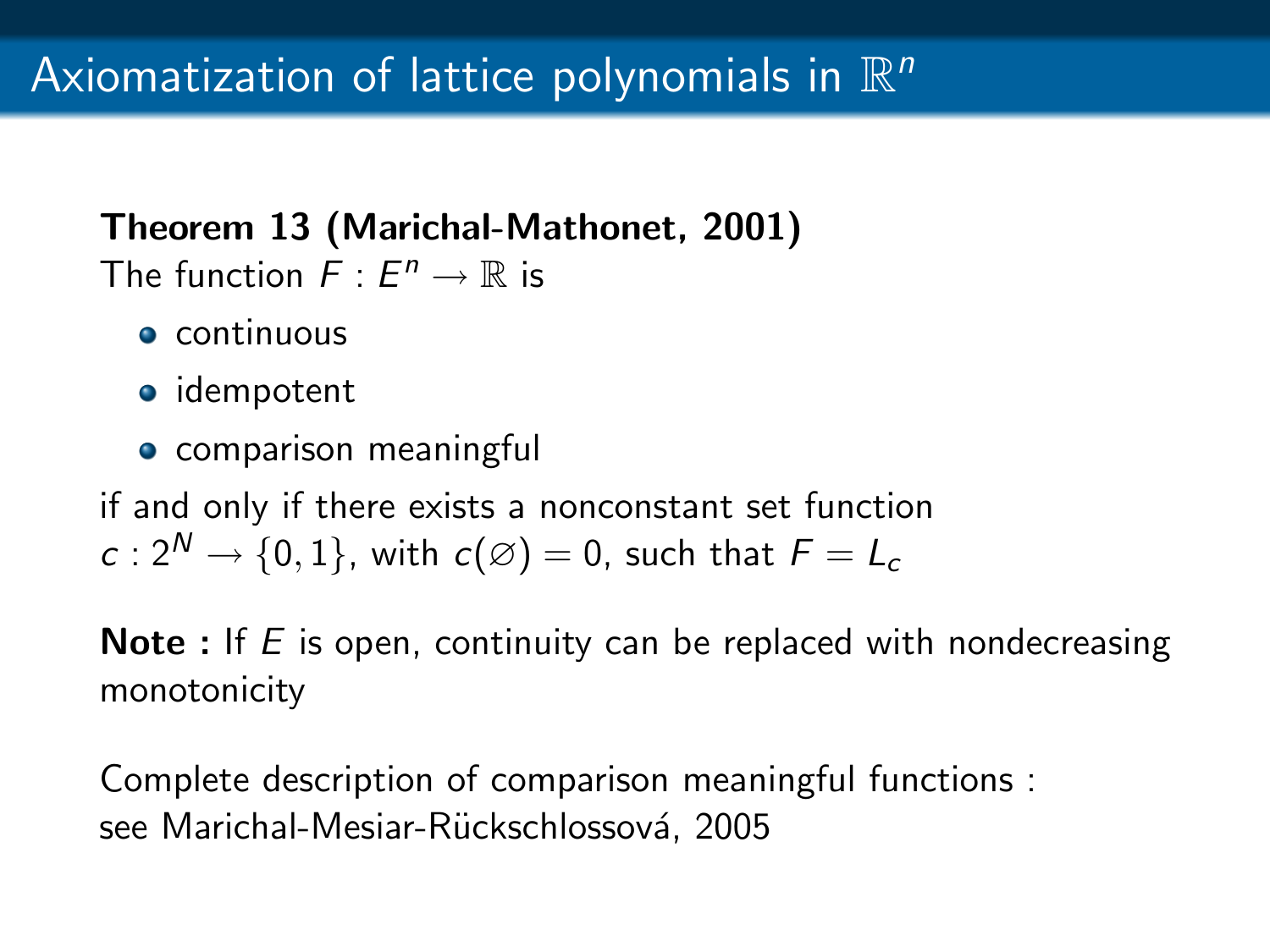Proposition 2 (Murofushi-Sugeno, 1993) If  $v \in \mathcal{F}_N$  is  $\{0,1\}$ -valued then  $\mathcal{C}_v = L_v$ 

Conversely, we have  $L_c = C_c$ .

### Proposition 3 (Radojević, 1998)

A function  $F: E^n \to \mathbb{R}$  is a Choquet integral if and only if it is a weighted arithmetic mean of lattice polynomials

$$
C_v = \sum_{i=1}^q w_i L_{c_i}
$$

This decomposition is not unique !

 $0.2x_1 + 0.6x_2 + 0.2(x_1 \wedge x_2) = 0.4x_2 + 0.4(x_1 \wedge x_2) + 0.2(x_1 \vee x_2)$